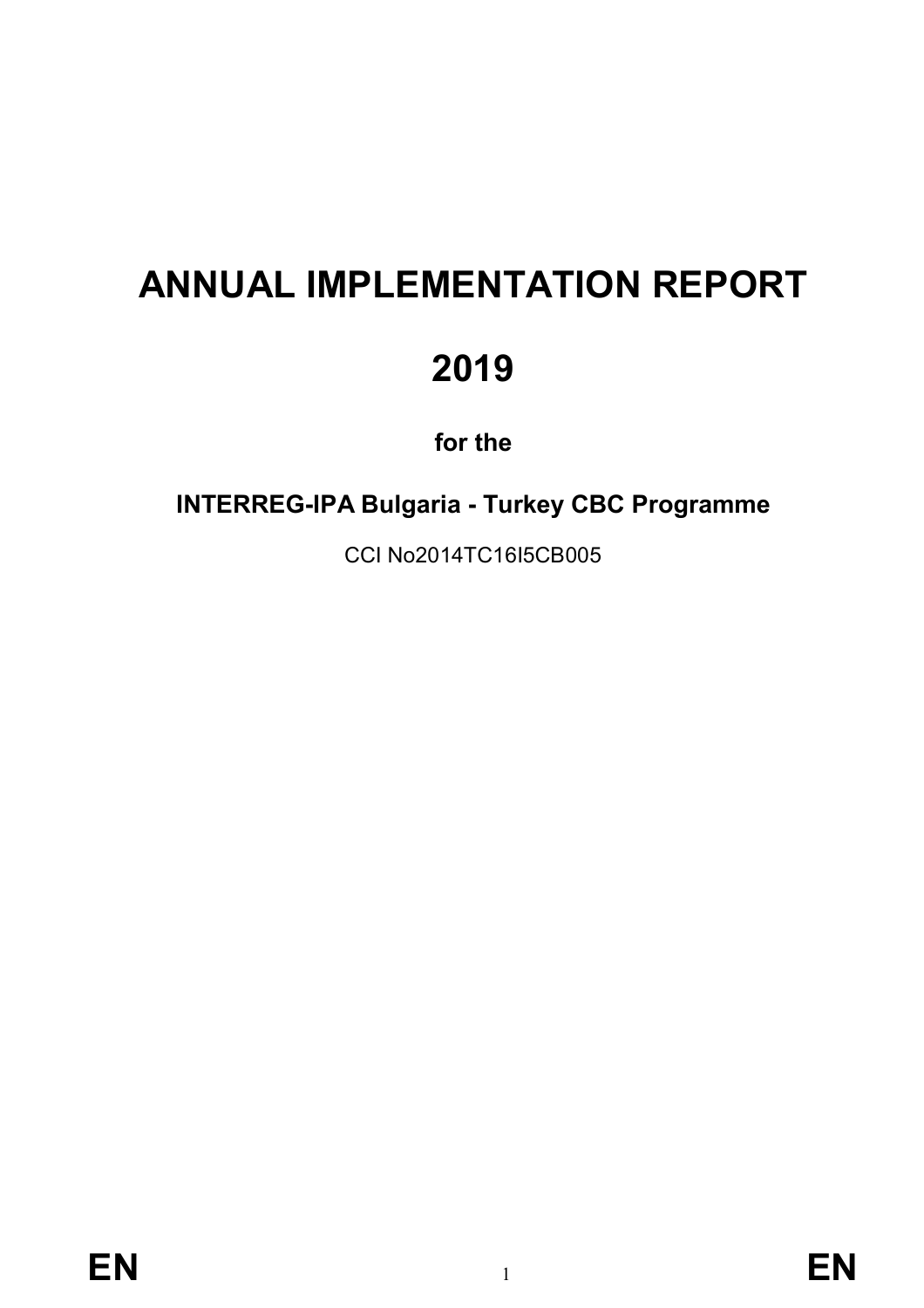# **Implementation Report for IPA II Cross-Border PART A**

# **IDENTIFICATION OF THE ANNUAL IMPLEMENTATION REPORT**

| <b>CCI</b>                            | 2014TC16I5CB005                           |
|---------------------------------------|-------------------------------------------|
| Title                                 | IPA II Cross-border Cooperation Programme |
|                                       | Bulgaria-Turkey                           |
| Version                               | 2019.0                                    |
| Date of approval of the report by the |                                           |
| monitoring committee                  |                                           |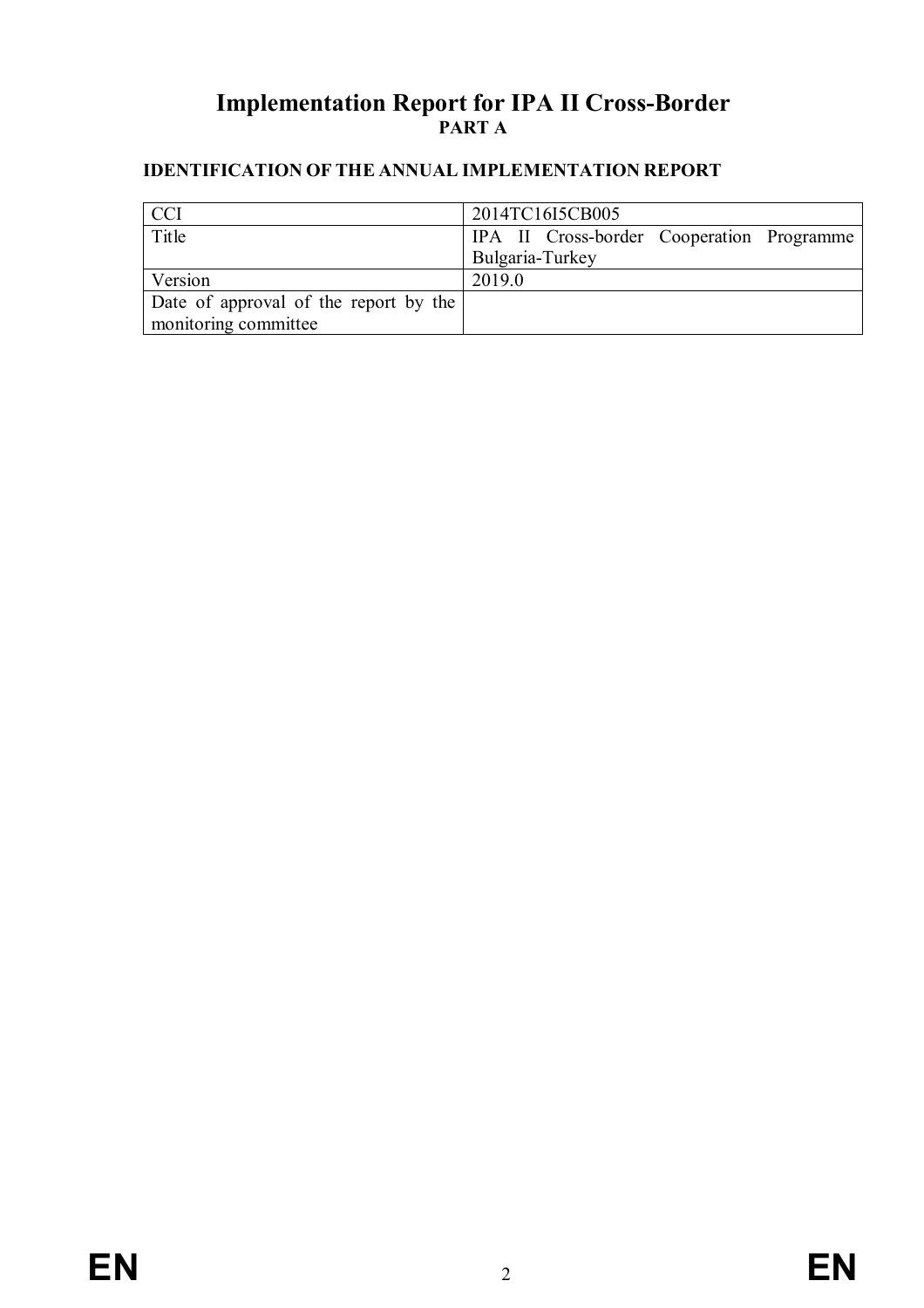| KEY INFORMATION ON THE IMPLEMENTATION OF THE COOPERATION PROGRAMME FOR THE YEAR CONCERNED, INCLUDING                                                                                                            |  |
|-----------------------------------------------------------------------------------------------------------------------------------------------------------------------------------------------------------------|--|
|                                                                                                                                                                                                                 |  |
| 3.2 COMMON AND PROGRAMME SPECIFIC INDICATORS (ARTICLE 50(2) OF REGULATION (EU) NO 1303/2013) 9                                                                                                                  |  |
|                                                                                                                                                                                                                 |  |
|                                                                                                                                                                                                                 |  |
|                                                                                                                                                                                                                 |  |
|                                                                                                                                                                                                                 |  |
|                                                                                                                                                                                                                 |  |
|                                                                                                                                                                                                                 |  |
|                                                                                                                                                                                                                 |  |
| TABLE 2: COMMON AND PROGRAMME SPECIFIC OUTPUT INDICATORS - 3. TECHNICAL ASSISTANCE  15                                                                                                                          |  |
| 3.3 TABLE 3: INFORMATION ON THE MILESTONES AND TARGETS DEFINED IN THE PERFORMANCE FRAMEWORK 16                                                                                                                  |  |
|                                                                                                                                                                                                                 |  |
| AS SET OUT IN TABLE 1 OF ANNEX II TO COMMISSION IMPLEMENTING REGULATION (EU) NO 1011/2014 (MODEL FOR<br>TRANSMISSION OF FINANCIAL DATA) AND TABLE 17 OF MODEL FOR COOPERATION PROGRAMMES UNDER IPA 18           |  |
| WHERE APPLICABLE, THE USE OF ANY CONTRIBUTION FROM THIRD COUNTRIES PARTICIPATING IN THE COOPERATION                                                                                                             |  |
|                                                                                                                                                                                                                 |  |
| TABLE 6: CUMULATIVE COST OF ALL OR PART OF AN OPERATION IMPLEMENTED OUTSIDE THE UNION PART OF THE                                                                                                               |  |
|                                                                                                                                                                                                                 |  |
| 5. ISSUES AFFECTING THE PERFORMANCE OF THE PROGRAMME AND MEASURES TAKEN 25                                                                                                                                      |  |
|                                                                                                                                                                                                                 |  |
| (B) OPTIONAL FOR LIGHT REPORTS, OTHERWISE IT WILL BE INCLUDED IN POINT 9.1. AN ASSESSMENT OF WHETHER<br>PROGRESS MADE TOWARDS TARGETS IS SUFFICIENT TO ENSURE THEIR FULFILMENT, INDICATING ANY REMEDIAL ACTIONS |  |
|                                                                                                                                                                                                                 |  |
| 7. REPORT ON THE IMPLEMENTATION OF FINANCIAL INSTRUMENTS (ARTICLE 46 OF                                                                                                                                         |  |
| 8. PROGRESS IN PREPARATION AND IMPLEMENTATION OF MAJOR PROJECTS AND JOINT ACTION<br>PLANS (ARTICLE 101(H) AND ARTICLE 111(3) OF REGULATION (EU) NO 1303/2013 AND ARTICLE                                        |  |
|                                                                                                                                                                                                                 |  |
|                                                                                                                                                                                                                 |  |
| SIGNIFICANT PROBLEMS ENCOUNTERED IN IMPLEMENTING MAJOR PROJECTS AND MEASURES TAKEN TO OVERCOME                                                                                                                  |  |
|                                                                                                                                                                                                                 |  |
|                                                                                                                                                                                                                 |  |
|                                                                                                                                                                                                                 |  |
| 9. ASSESSMENT OF THE IMPLEMENTATION OF THE COOPERATION PROGRAMME (ARTICLE 50(4)<br>OF REGULATION (EU) NO 1303/2013 AND ARTICLE 14(4) OF REGULATION (EU) NO 1299/2013)  27                                       |  |
| 9.1 INFORMATION IN PART A AND ACHIEVING THE OBJECTIVES OF THE PROGRAMME (ARTICLE 50(4) OF REGULATION (EU)                                                                                                       |  |
|                                                                                                                                                                                                                 |  |
| 9.2. SPECIFIC ACTIONS TAKEN TO PROMOTE EQUALITY BETWEEN MEN AND WOMEN AND TO PROMOTE NON-                                                                                                                       |  |
| DISCRIMINATION, IN PARTICULAR ACCESSIBILITY FOR PERSONS WITH DISABILITIES, AND THE ARRANGEMENTS                                                                                                                 |  |
| IMPLEMENTED TO ENSURE THE INTEGRATION OF THE GENDER PERSPECTIVE IN THE COOPERATION PROGRAMME AND<br>OPERATIONS (ARTICLE 50(4) OF REGULATION (EU) NO 1303/2013 AND ARTICLE 14(4), SUBPARAGRAPH 2, (D) OF         |  |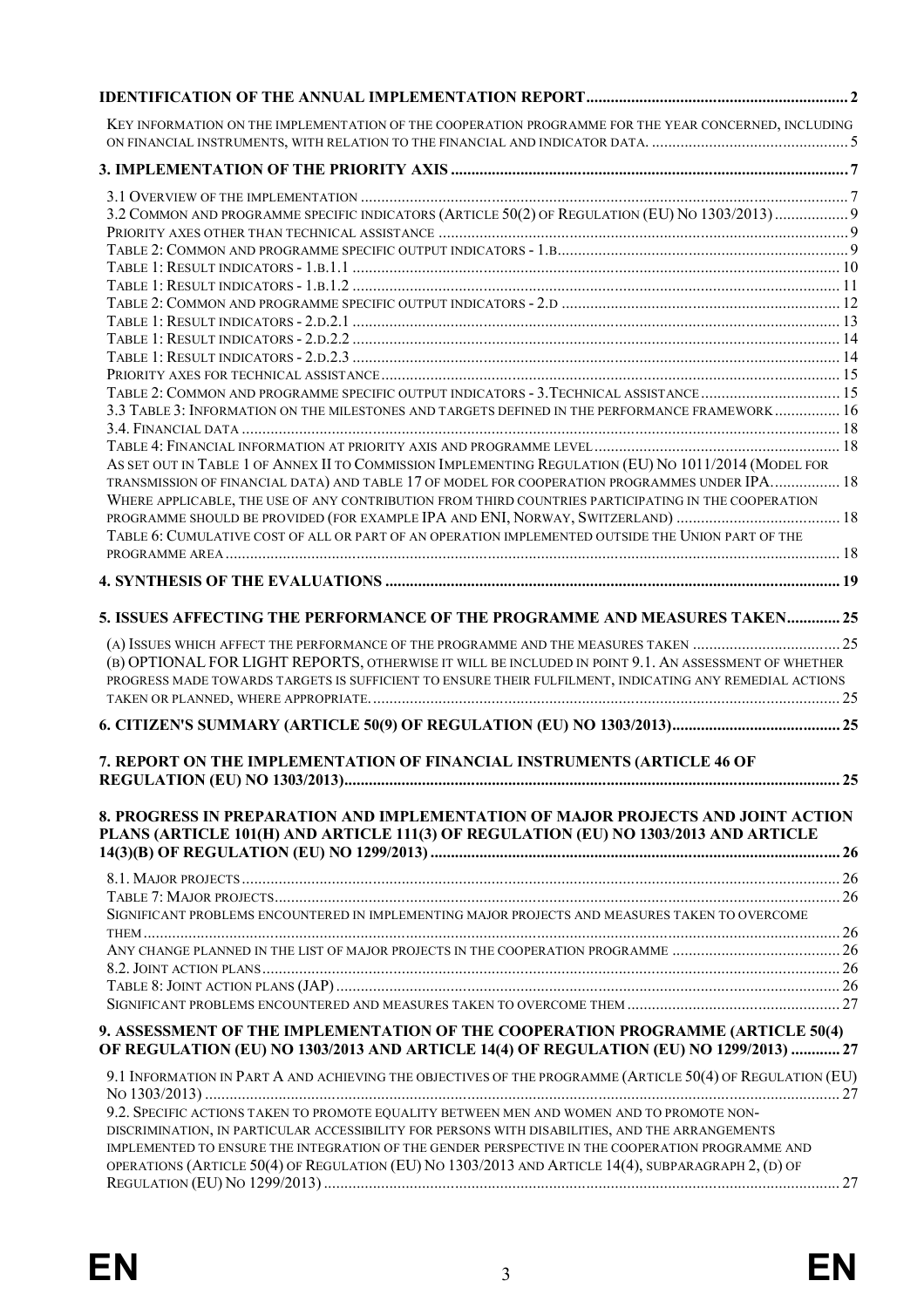| 14. ISSUES AFFECTING THE PERFORMANCE OF THE PROGRAMME AND MEASURES TAKEN -<br>PERFORMANCE FRAMEWORK (ARTICLE 50(2) OF REGULATION (EU) NO 1303/2013) 32                                              |  |
|-----------------------------------------------------------------------------------------------------------------------------------------------------------------------------------------------------|--|
|                                                                                                                                                                                                     |  |
|                                                                                                                                                                                                     |  |
|                                                                                                                                                                                                     |  |
| 11.2 PROGRESS IN IMPLEMENTATION OF ACTIONS TO REINFORCE THE CAPACITY OF AUTHORITIES AND BENEFICIARIES TO                                                                                            |  |
| 11.1. PROGRESS IN THE IMPLEMENTATION OF THE INTEGRATED APPROACH TO TERRITORIAL DEVELOPMENT, INCLUDING<br>INTEGRATED TERRITORIAL INVESTMENTS, SUSTAINABLE URBAN DEVELOPMENT, AND COMMUNITY LED LOCAL |  |
| 11. ADDITIONAL INFORMATION WHICH MAY BE ADDED DEPENDING ON THE CONTENT AND<br>OBJECTIVES OF THE COOPERATION PROGRAMME (ARTICLE 14(4), SUBPARAGRAPH 2 (A), (B), (C)                                  |  |
| 10.2 THE RESULTS OF THE INFORMATION AND PUBLICITY MEASURES OF THE FUNDS CARRIED OUT UNDER THE                                                                                                       |  |
| 10.1 PROGRESS IN IMPLEMENTATION OF THE EVALUATION PLAN AND THE FOLLOW-UP GIVEN TO THE FINDINGS OF                                                                                                   |  |
| 10. OBLIGATORY INFORMATION AND ASSESSMENT ACCORDING TO ARTICLE 14(4),                                                                                                                               |  |
| 9.5 ROLE OF PARTNERS IN THE IMPLEMENTATION OF THE COOPERATION PROGRAMME (ARTICLE 50(4) OF REGULATION                                                                                                |  |
| 9.4. REPORTING ON SUPPORT USED FOR CLIMATE CHANGE OBJECTIVES (ARTICLE 50(4) OF REGULATION (EU) NO                                                                                                   |  |
| 9.3. SUSTAINABLE DEVELOPMENT (ARTICLE 50(4) OF REGULATION (EU) NO 1303/2013 AND ARTICLE 14(4),                                                                                                      |  |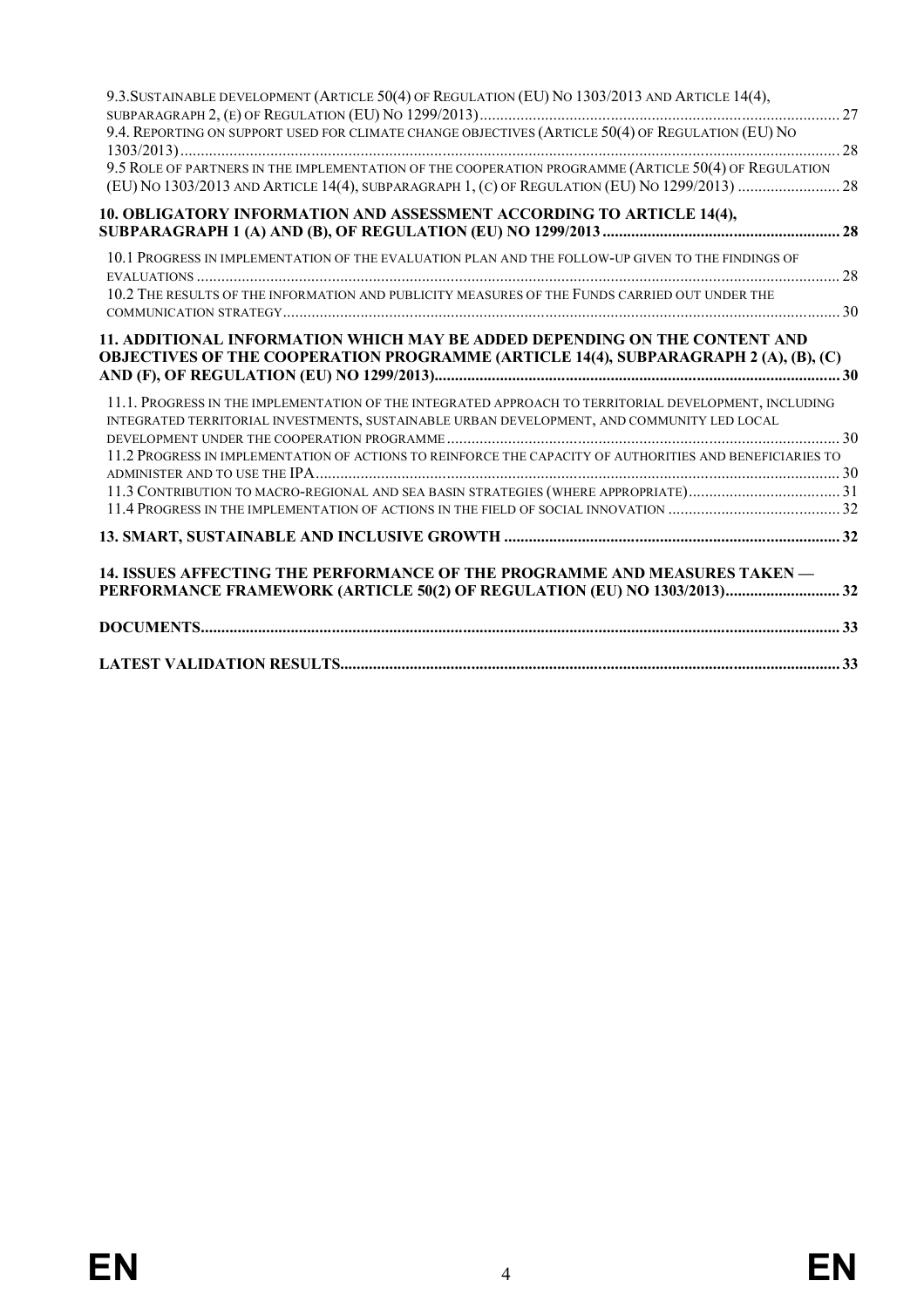# **2. OVERVIEW OF THE IMPLEMENTATION OF THE COOPERATION PROGRAMME (Article 50(2) of Regulation (EU) No 1303/2013 and Article 14(3)(a) of Regulation (EU) No 1299/2013)**

#### **Key information on the implementation of the cooperation programme for the year concerned, including on financial instruments, with relation to the financial and indicator data.**

By the end of 2019 a total of 42 projects, financed under the 1<sup>st</sup> Call for proposals of the INTERREG-IPA Cross-border Cooperation Programme Bulgaria – Turkey (the Programme) were finalized. The total verified amount until the end of 2019 for the projects is EUR 8 963 956 (30,24% from the contracted budget).

After Joint Monitoring Committee meeting (JMC) in the end of 2018 when projects under the 2<sup>nd</sup> Call for proposals were provisionally approved for financing, in 2019 pre-contracting procedures with all projects provisionally approved for financing and included in the reserve list were conducted (check for double financing, check for compliance with state aid rules, site visits and budget optimization procedures of 71 project proposals). The Pre-contracting Report, was approved with JMC decision from 11.06.2019. For concluding the subsidy contracts were recommended 34 projects at the total amount of EUR 10 744 185,10 as follows:

- PA 1 "Environment"- 19 projects at the total amount of EUR 5 113 268,97;
- PA 2 "Sustainable Tourism" 15 projects at the total amount of EUR 5 630 916,13.

The official ceremony for awarding of the subsidy contracts under the Second Call for proposals was held on 23 July 2019 at premises of MRDPW in Sofia, Bulgaria. The event was attended by the Deputy Minister of Regional Development and Public Works of the Republic of Bulgaria and Deputy Minister of Foreign Affairs & Director of EU Affairs of the Republic of Turkey.

In accordance with the decision of the JMC from 11.06.2019 the Managing Authority (MA) and the National Authority (NA) prepared financial analysis and proposal for the use of the remaining available funds with a view to the achievement of the Output indicators and the full absorption of funds under the Programme. The prepared financial analysis showed that there were substantial savings from the amount allocated towards the Second Call for Proposals (Programme allocations for the years 2018, 2019 and 2020 - EUR 15 650 351), as well as savings from finalized projects and not contracted amount from the First Call for proposals. The analysis of level of achievement of Programme output indicators with financed under the  $1<sup>st</sup>$  and  $2<sup>nd</sup>$  Call for Proposals projects showed that after revision of the quantities (and sources of verification) of the OIs of the project proposals approved for financing under  $2<sup>nd</sup>$  Call for Proposal, the targets of all output indicators under PA1 will be achieved. For PA2 the analysis of level of achievement of Programme output indicators shows that target of one of the output indicators under PA2 could still not be achieved (OI 2.1.4 "Number of reconstructed / restored cultural and historical touristic sites"). Based on the above the JMC with decision from 30.09.2019 approve for financing additional 14 applications proposed under PA 2 "Sustainable Tourism" of total amount of EUR 3 273 423,42 (3 of them based on their contribution to specific output indicators). Under Priority Axis 1 all qualitative proposals (with score 65 points or above) were approved for financing and there are no project proposals included in the reserve list. Therefore no project proposals were proposed for contracting under PA1.

In addition the MA and the NA executed an in-depth analysis of the status of Programme implementation with a view to the need to ensure full absorption of the funds in advance, according to the N+3 rule. The analysis for each Priority axis comprised all possible sources: realized savings from completed projects from the First Call for Proposals, recoveries as a result of financial corrections imposed, optimizations following budget negotiations with the approved projects under the Second Call for Proposals, decision for financing of project proposals from the reserve list and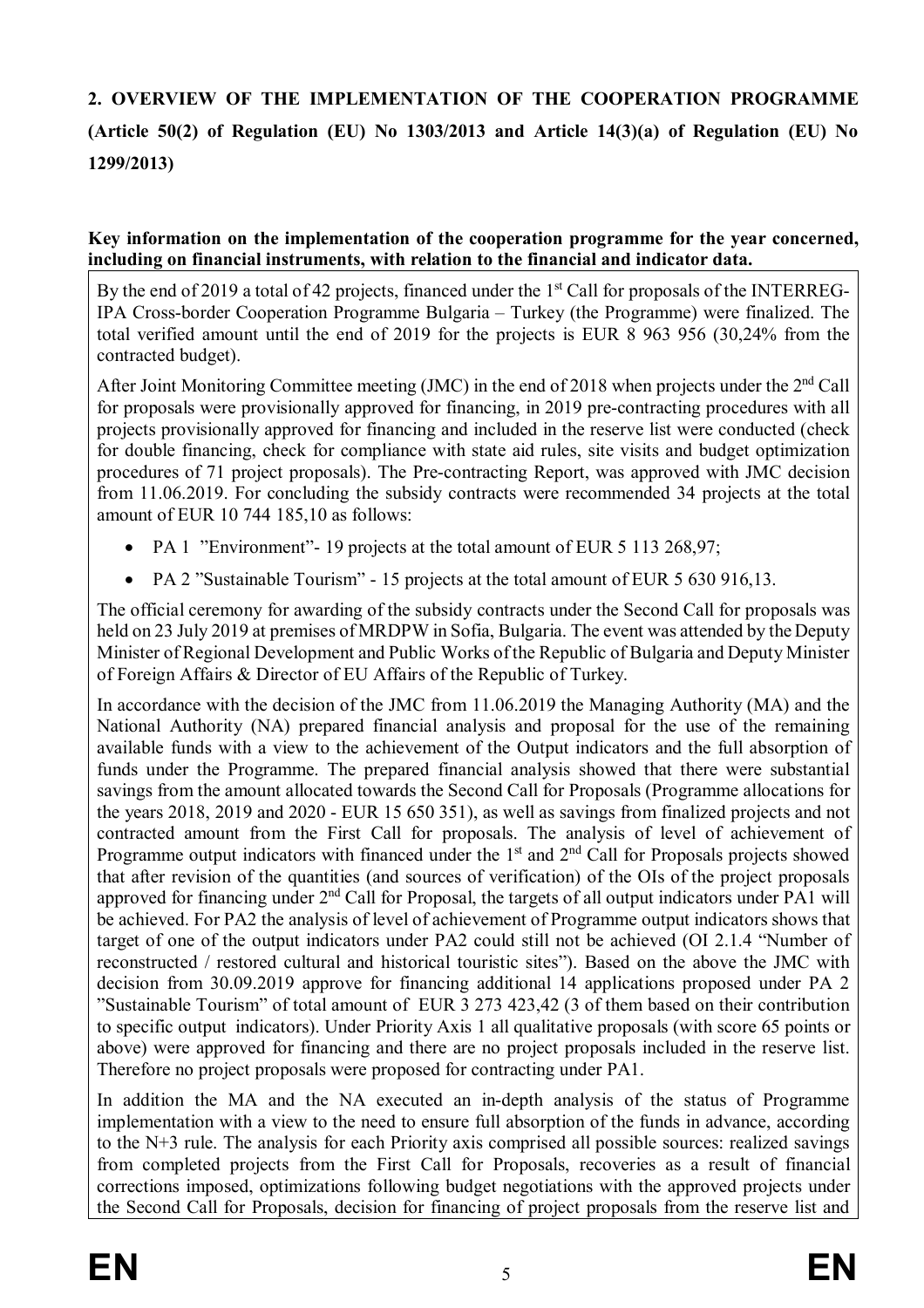overcontracting. Based on the analyses which was presented on the JMC meeting held on 12.11.2019, the Joint Monitoring Committee took the decision 2 more project proposals of total amount of EUR 578 507,90 from the reserve list under Priority Axis 2 to be financed with the available funds. At the same meeting the JMC approved launching of procedure for amendment of the Programme document 2014-2020 in a view of budget reallocation of EUR 1 203 833 from Priority Axis 1 to Priority Axes 2 for financing of all 12 project proposals from the reserve lists under PA2 (after amendment enters in force). Based on decision from Bulgarian Council of Ministers the revised Programme will be submitted to the European Commission for approval. The JMC took a decision the remaining available funds under Priority Axis 1 to be targeted for financing of strategic project with predefined main beneficiaries University Asen Zlatarov, Burgas and Trakya University of Edirne. The main objective of the strategic project will be to improve the capacity and the expertise in the field of maritime and environmental protection in the cross-border region while establishing sufficient facilities and infrastructure for applied scientific studies and joint coordinated activities. The Managing Authority and National Authority of the Programme were given a mandate to prepare and present for approval Guidelines for pre-defined applicants.

By the end of year 2019, 38 contracts under the 2<sup>nd</sup> Call for proposals of the Programme of total amount of EUR 11 589 579,44 were signed. With signed subsidy contracts in 2019 total 80,90 % of the Programme budget for Priority Axis (PA) 1 "Environment" and PA 2 "Sustainable tourism" is contracted.

In 2019 started the process of programming for future CBC Programme for 2021-2027 period. The Regional consultation aiming at raising awareness on the programming process were held in Burgas on 23.10.2019. In Edirne was organized 2 focus groups (on 29.07.2019 and 30.07.2019) and in Kirklareli 4 focus groups discussion were conducted (on 31.07.2019 and 01.08.2019). About 100 representatives of local and regional authorities, branch organizations, educational institutions, nongovernmental organizations from cross-border regions took place in the events. Questionnaires with comments/recommendations from local shareholders related to preparation of the future programme, were filled in and summarized. Another activity was related with nomination and establishment of Joint Working Group (JWG) for preparation of the future CBC Programme 2012-2027. The first meeting of JWG was held on 12.11.2019 in Edirne, Turkey. On the meeting Rule of procedures of JWG and Concept Paper were adopted and the next steps of programming 2021-2027 were discussed. The implementation of the service contract for Implementation evaluation under Interreg - IPA CBC Programmes, managed by the Republic of Bulgaria, had been completed in March 2019. The final report includes information about the current programme progress and provides recommendations for further improvement of the overall management and implementation which could contribute towards successful achievement of objectives, results and outputs.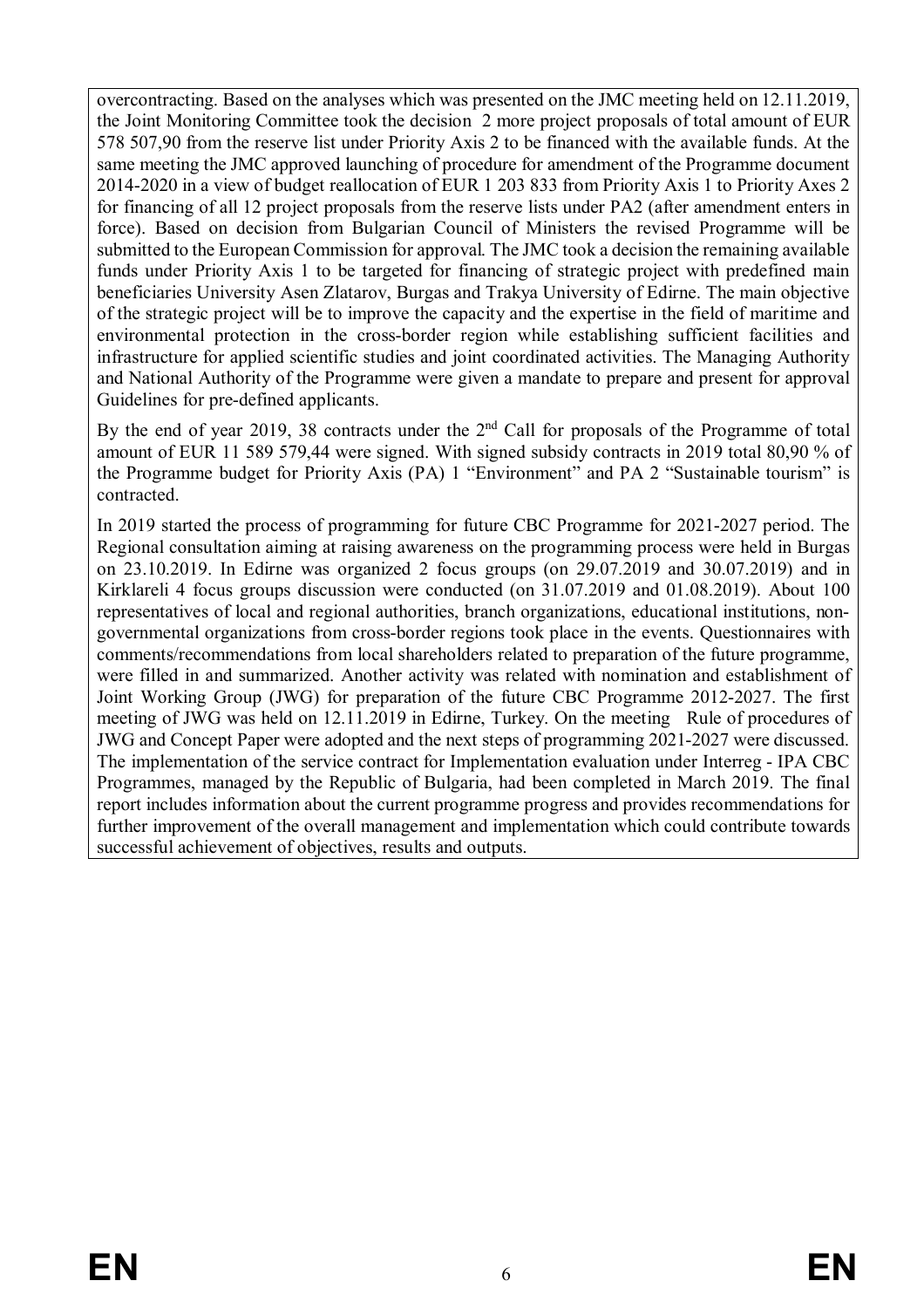# **3. IMPLEMENTATION OF THE PRIORITY AXIS**

# **3.1 Overview of the implementation**

| ID             | <b>Priority axis</b> | Key information on the implementation of the priority axis with reference to key developments, significant problems and steps                                                                                                                                                             |
|----------------|----------------------|-------------------------------------------------------------------------------------------------------------------------------------------------------------------------------------------------------------------------------------------------------------------------------------------|
|                |                      | taken to address these problems                                                                                                                                                                                                                                                           |
| $\mathbf{1}$   | Environment          | In 2019 under the Second Call for Proposals 17 projects at the total amount of EUR 4 661 397,92 were contracted.                                                                                                                                                                          |
|                |                      | Under SO 1.1 "Preventing and mitigating the consequences of natural and man-made disasters in the cross-border area" - 3                                                                                                                                                                  |
|                |                      | projects at a total amount EUR 1 748 036,64 were under implementation (3 investment project with duration between 18 and                                                                                                                                                                  |
|                |                      | 24 months).                                                                                                                                                                                                                                                                               |
|                |                      | Under SO 1.2 "Improving the capacity for nature protection, sustainable use and management of common natural resources                                                                                                                                                                    |
|                |                      | through cooperation initiatives in the cross-border area" - 14 projects at a total amount EUR 2 913 351,28 were under                                                                                                                                                                     |
|                |                      | implementation (8 soft projects with duration between 12 and 15 months and 6 investment projects with duration between 15                                                                                                                                                                 |
|                |                      | and 24 months).                                                                                                                                                                                                                                                                           |
|                |                      | No significant changes were requested by the beneficiaries under Specific Objective 1.1 and 1.2.                                                                                                                                                                                          |
|                |                      | By the end of 2019, seven projects (1 soft and 6 investment with duration between 12 and 24 months) at a total amount EUR 3 430                                                                                                                                                           |
|                |                      | 117,56 under SO 1.1 and nine projects (5 soft and 4 investment with duration between 12 and 24 months) at a total amount EUR 2 007                                                                                                                                                        |
|                |                      | 406,99 under SO 1.2, financed under the First Call for Proposals, were successfully completed and contributed to the Programme                                                                                                                                                            |
|                |                      | objectives. The targets of all 4 OIs under SO 1.1 are achieved by the end of the implementation period of the respective projects under<br>the $1st$ Call for proposals. For SO 1.2 the targets for 3 out of 5 OIs are achieved by the end of the implementation period of the respective |
|                |                      | projects.                                                                                                                                                                                                                                                                                 |
|                |                      | No significant problems were detected in 2019.                                                                                                                                                                                                                                            |
| $\overline{2}$ | Sustainable          | In 2019 under the Second Call for Proposals 21 projects at the total amount of EUR 6 928 191,52 were contracted.                                                                                                                                                                          |
|                | tourism              | Under SO 2.1 "Increasing the touristic attractiveness of the cross-border area through better utilisation of natural, cultural and                                                                                                                                                        |
|                |                      | historical heritage and related infrastructure" - 13 investment projects at a total amount EUR 6 195 366,00 with duration                                                                                                                                                                 |
|                |                      | between 18 and 24 months.                                                                                                                                                                                                                                                                 |
|                |                      | Under SO 2.2 "Increasing the cross-border tourism potential by developing common destinations" - 1 soft project at a total<br>$\bullet$                                                                                                                                                   |
|                |                      | amount EUR 84 774,00 with duration 12 months.                                                                                                                                                                                                                                             |
|                |                      | Under SO 2.3 "Increasing networking for development of sustainable tourism through cross-border cooperation initiatives" - 7<br>$\bullet$                                                                                                                                                 |
|                |                      | soft projects at a total amount EUR 648 051,42 with duration 12 - 15 months.                                                                                                                                                                                                              |
|                |                      | No significant changes were requested by the beneficiaries under Specific Objective 2.1, 2.2 and 2.3.                                                                                                                                                                                     |
|                |                      | By the end of 2019, 9 investment projects (with duration between 15 and 24 months) at a total amount EUR 2 704 663,36 under SO 2.1,                                                                                                                                                       |
|                |                      | ten soft projects (with duration between 12 and 15 months) at a total amount EUR 921 048,97 under SO 2.2 and ten soft projects (with                                                                                                                                                      |
|                |                      | duration between 12 and 15 months) at a total amount EUR 842 843,29 under SO 2.3, financed under the First Call for Proposals, were                                                                                                                                                       |
|                |                      |                                                                                                                                                                                                                                                                                           |
| EN             |                      |                                                                                                                                                                                                                                                                                           |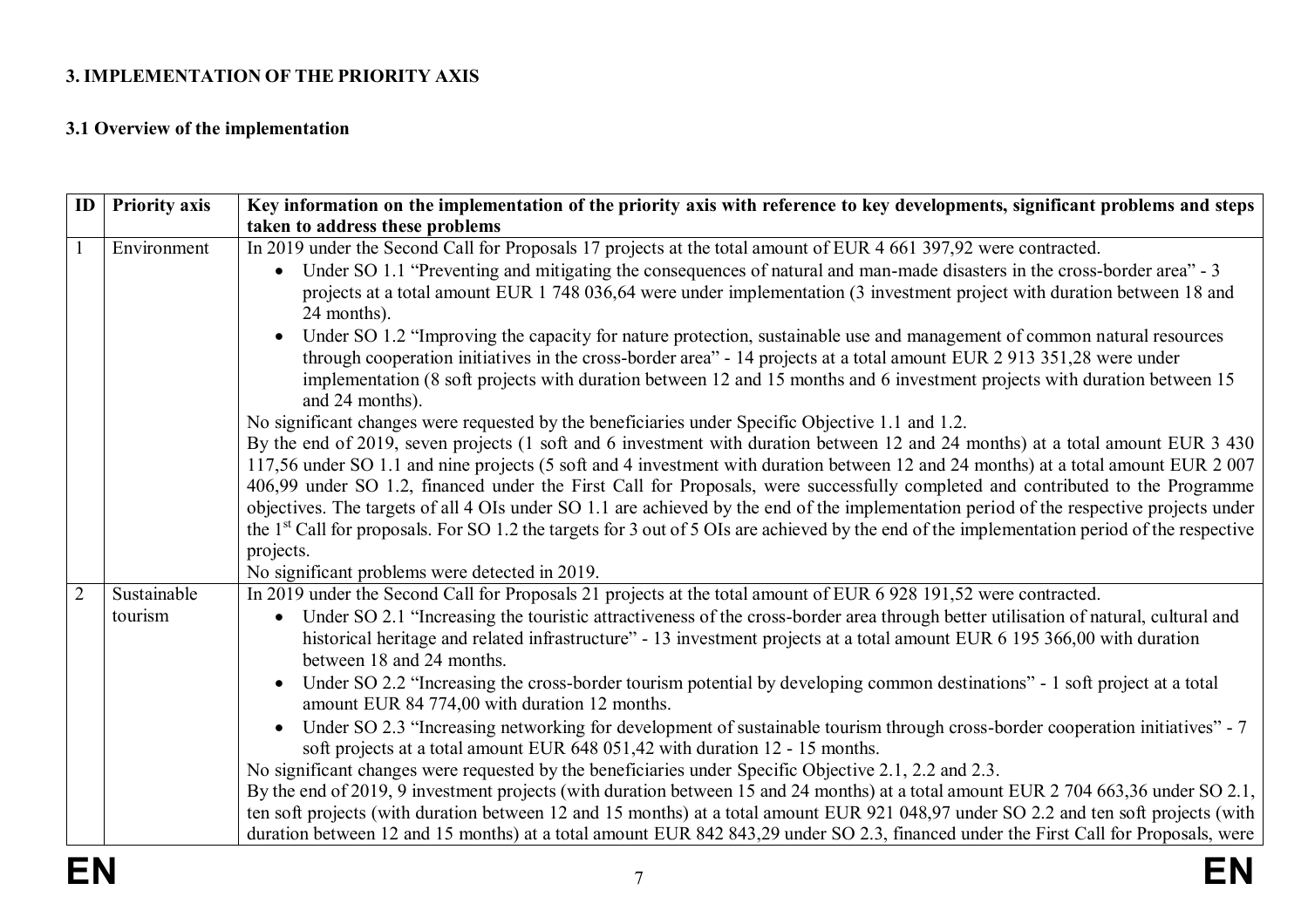| $\mathbf{ID}$ | <b>Priority axis</b>                                                                                                                             | Key information on the implementation of the priority axis with reference to key developments, significant problems and steps              |  |  |  |  |  |  |  |  |
|---------------|--------------------------------------------------------------------------------------------------------------------------------------------------|--------------------------------------------------------------------------------------------------------------------------------------------|--|--|--|--|--|--|--|--|
|               |                                                                                                                                                  | taken to address these problems                                                                                                            |  |  |  |  |  |  |  |  |
|               |                                                                                                                                                  | successfully completed and contributed to the Programme objectives. The targets of 4 out of 5 OIs under SO 2.2 and 2 out of 3 OIs          |  |  |  |  |  |  |  |  |
|               |                                                                                                                                                  | under SO 2.3 are achieved by the end of the implementation period of the respective projects under the 1 <sup>st</sup> Call for proposals. |  |  |  |  |  |  |  |  |
|               |                                                                                                                                                  | No significant problems were detected in 2019.                                                                                             |  |  |  |  |  |  |  |  |
| 3             | Technical                                                                                                                                        | The Technical Assistance budget for year 2019 amounted to EUR 613 815.                                                                     |  |  |  |  |  |  |  |  |
|               | During the reporting period, Programme management activities were performed that ensured the necessary support related to projects<br>assistance |                                                                                                                                            |  |  |  |  |  |  |  |  |
|               |                                                                                                                                                  | implementation and administrative and operational activities concerning MA, NA, JS and FLC unit within the MA (staff remuneration,         |  |  |  |  |  |  |  |  |
|               |                                                                                                                                                  | participation in various events and training seminars, maintenance of office premises, etc.).                                              |  |  |  |  |  |  |  |  |
|               |                                                                                                                                                  | The Programme activities also include:                                                                                                     |  |  |  |  |  |  |  |  |
|               |                                                                                                                                                  | Organization of JMC meeting;                                                                                                               |  |  |  |  |  |  |  |  |
|               |                                                                                                                                                  | Organization of technical meeting of Programme bodies;                                                                                     |  |  |  |  |  |  |  |  |
|               |                                                                                                                                                  | Pre-contracting procedures under $2nd$ Call;<br>$\bullet$                                                                                  |  |  |  |  |  |  |  |  |
|               |                                                                                                                                                  | The official ceremony for awarding of the subsidy contracts under the Second Call for proposals;                                           |  |  |  |  |  |  |  |  |
|               |                                                                                                                                                  | Trainings for team members of projects funded under the Second call;                                                                       |  |  |  |  |  |  |  |  |
|               |                                                                                                                                                  | Regional consultations and focus groups aiming at raising awareness on the programming process;                                            |  |  |  |  |  |  |  |  |
|               |                                                                                                                                                  | Service contract for socio-economic analysis of CBC area in Turkey for 2021-2027 Programming;                                              |  |  |  |  |  |  |  |  |
|               |                                                                                                                                                  | Meeting of Joint Working Group (JWG) for preparation of the future CBC Programme 2021-2027;                                                |  |  |  |  |  |  |  |  |
|               |                                                                                                                                                  | Finalizing of implementation of the Service contract for Implementation evaluation under Interreg - IPA CBC Programmes,                    |  |  |  |  |  |  |  |  |
|               |                                                                                                                                                  | managed by the Republic of Bulgaria (completed in March 2019);                                                                             |  |  |  |  |  |  |  |  |
|               |                                                                                                                                                  | Ongoing upgrading and maintenance of Programme official website and MIS;                                                                   |  |  |  |  |  |  |  |  |
|               |                                                                                                                                                  | Organization and participation in European Cooperation Day 2019 – conducted on 19 September 2018 in Haskovo, Bulgaria.                     |  |  |  |  |  |  |  |  |
|               |                                                                                                                                                  | No significant problems were detected in year 2019.                                                                                        |  |  |  |  |  |  |  |  |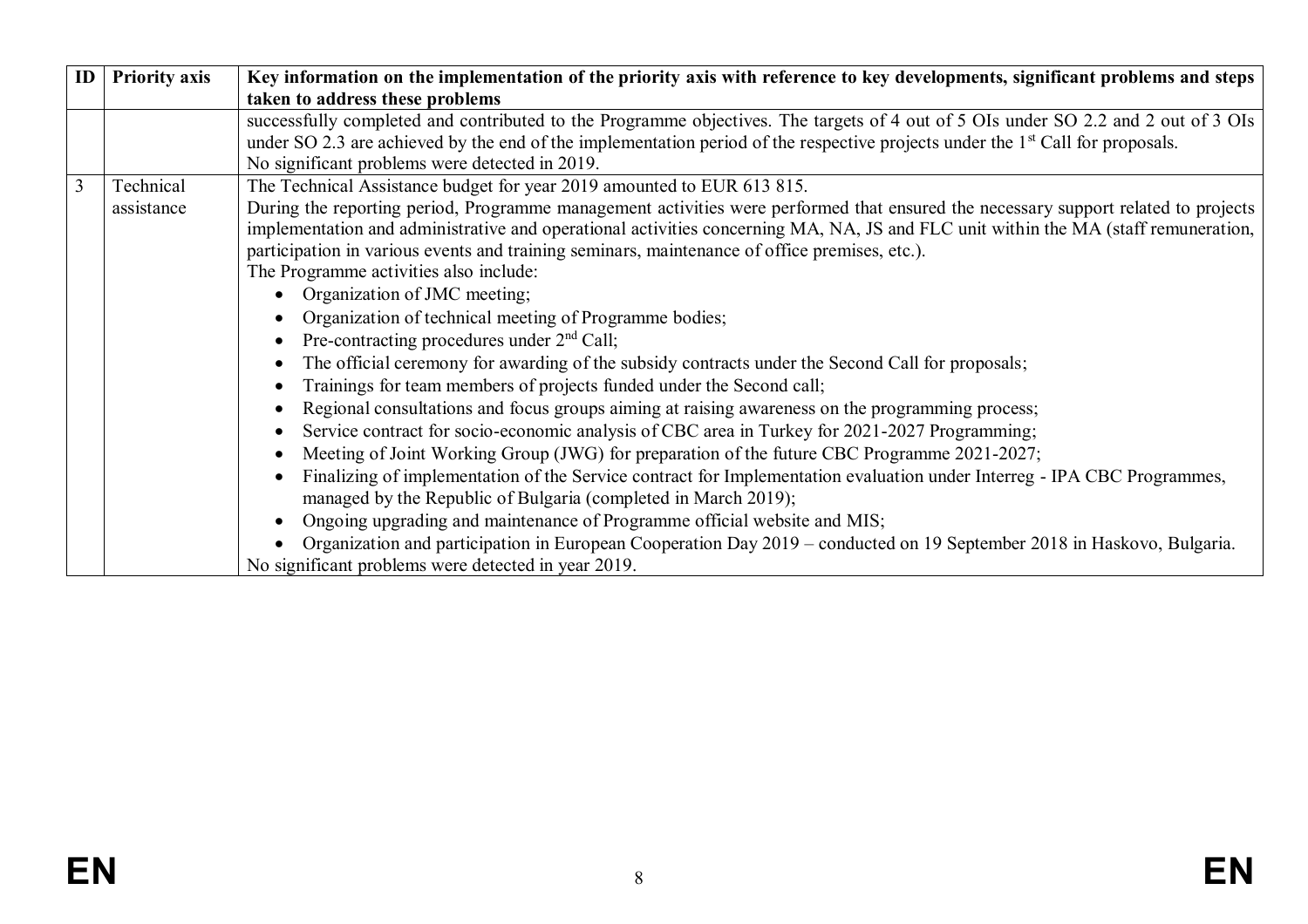# **3.2 Common and programme specific indicators (Article 50(2) of Regulation (EU) No 1303/2013)**

# **Priority axes other than technical assistance**

| <b>Priority</b> | l - Environment                                                                                                                                                            |
|-----------------|----------------------------------------------------------------------------------------------------------------------------------------------------------------------------|
| axis            |                                                                                                                                                                            |
| Thematic        | b - Protecting the environment and promoting climate change adaptation and mitigation, risk prevention and management through, inter alia: joint actions for environmental |
| Priority        | protection; promoting sustainable use of natural resources, resource efficiency, renewable energy sources and the shift towards a safe and sustainable low-carbon economy; |
|                 | promoting investment to address specific risks, ensuring disaster resilience and developing disaster management systems and emergency preparedness.                        |

# **Table 2: Common and programme specific output indicators - 1.b**

| (1)          | ID         | Indicator                                                                                                                                      | <b>Measureme</b> | <b>Target</b> | 2019     | <b>Observ</b> |
|--------------|------------|------------------------------------------------------------------------------------------------------------------------------------------------|------------------|---------------|----------|---------------|
|              |            |                                                                                                                                                | nt unit          | value         |          | ations        |
| F            |            | Number of interventions related to risk prevention and management of natural and man-made hazards and disasters                                | number           | 3.00          | 8        |               |
| S            | 1.1.       | Number of interventions related to risk prevention and management of natural and man-made hazards and disasters                                | number           | 3.00          | 13       |               |
| $\mathbf{F}$ | $1.1.2$    | Number of joint strategies / common guidelines, trainings, public awareness campaigns, exchange of experience for risk prevention   number     |                  | 6.00          | 17       |               |
|              |            | and management of natural and man-made hazards and disasters                                                                                   |                  |               |          |               |
| S            |            | 1.1.2 Number of joint strategies / common guidelines, trainings, public awareness campaigns, exchange of experience for risk prevention number |                  | 6.00          | 28       |               |
|              |            | and management of natural and man-made hazards and disasters                                                                                   |                  |               |          |               |
| $\mathbf{F}$ | 1.1.3      | Population benefiting from flood protection measures                                                                                           | persons          | 290,000.00    | 402 749  |               |
| S            | 1.1.3      | Population benefiting from flood protection measures                                                                                           | persons          | 290,000.00    | 530 374  |               |
| $\mathbf{F}$ |            | Population benefiting from forest fire protection measure                                                                                      | persons          | 480,000.00    | 675 662  |               |
| S            | 1.1.4      | Population benefiting from forest fire protection measure                                                                                      | persons          | 480,000.00    | 809 251  |               |
| $\mathbf{F}$ | $\cdot$ 2. | Number of nature protected areas addressed by interventions                                                                                    | number           | 5.00          | 12       |               |
| ${\bf S}$    | 1.2.       | Number of nature protected areas addressed by interventions                                                                                    | number           | 5.00          | 21       |               |
| F            | 1.2.2      | Number of capacity building/awareness activities related to nature protection, sustainable use and management of common natural number         |                  | 28.00         | 29       |               |
|              |            | resources                                                                                                                                      |                  |               |          |               |
| S            | 1.2.2      | Number of capacity building/awareness activities related to nature protection, sustainable use and management of common natural number         |                  | 28.00         | 60       |               |
|              |            | resources                                                                                                                                      |                  |               |          |               |
|              | 1.2.3      | Number of people involved in training and capacity building activities in the field of nature protection                                       | number           | 300.00        | 481      |               |
| S            | .2.3       | Number of people involved in training and capacity building activities in the field of nature protection                                       | number           | 300.00        | 970      |               |
|              | .2.4       | Number of joint initiatives addressing preservation of marine and coastal environment (incl. litter reduction)                                 | number           | 5.00          | $\theta$ |               |
| S            | .2.4       | Number of joint initiatives addressing preservation of marine and coastal environment (incl. litter reduction)                                 | number           | 5.00          |          |               |
| F            | .2.5       | Number of joint management plans/coordinated specific conservation activities for protected areas                                              | number           | 3.00          |          |               |
| S            | .2.5       | Number of joint management plans/coordinated specific conservation activities for protected areas                                              | number           | 3.00          | 13       |               |

| $\sim$ | ID | Indicator                                                                                                                                                                        | 2018 | 2017 | 2016 | 2015 | 2014 |
|--------|----|----------------------------------------------------------------------------------------------------------------------------------------------------------------------------------|------|------|------|------|------|
|        | .  | ventions re<br>disasters<br>man-1<br>: hazards<br>-to r<br>and<br>and<br>natura<br>O1<br>. inter<br>elated<br>.anager<br>made<br>and<br>evention<br>-01<br>vumbe<br>тн<br>71 S.K |      |      |      |      |      |
|        |    | . ventions related 1<br>. and man-r<br>: hazards<br>disasters<br>a inter<br>and<br>natural<br>made.<br>. to r<br>manager<br>and<br>~<br>evention<br>. OT<br>"ISN                 |      |      |      |      |      |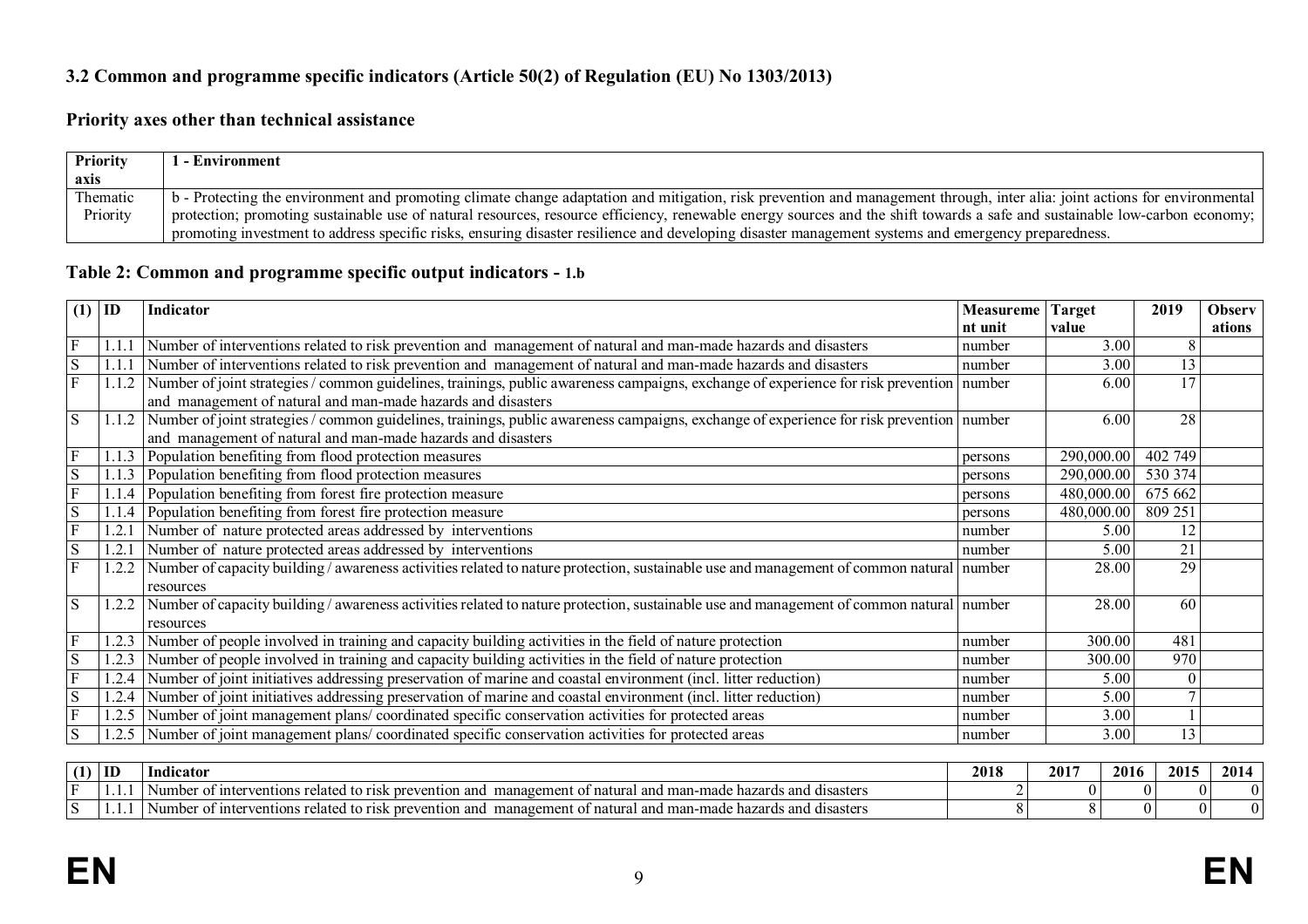| $(1)$ ID |       | Indicator                                                                                                                         | 2018    | 2017    | 2016     | 2015 | 2014     |
|----------|-------|-----------------------------------------------------------------------------------------------------------------------------------|---------|---------|----------|------|----------|
|          |       | 1.1.2 Number of joint strategies / common guidelines, trainings, public awareness campaigns, exchange of experience for risk      |         |         |          |      | $\Omega$ |
|          |       | prevention and management of natural and man-made hazards and disasters                                                           |         |         |          |      |          |
| S        |       | 1.1.2 Number of joint strategies / common guidelines, trainings, public awareness campaigns, exchange of experience for risk      |         |         | $\Omega$ |      | $\Omega$ |
|          |       | prevention and management of natural and man-made hazards and disasters                                                           |         |         |          |      |          |
|          | 1.1.3 | Population benefiting from flood protection measures                                                                              | 200 000 |         | 0        |      | $\Omega$ |
| S        |       | 1.1.3 Population benefiting from flood protection measures                                                                        | 402 749 | 402 749 |          |      | $\Omega$ |
|          |       | Population benefiting from forest fire protection measure                                                                         | 200 000 |         |          |      | $\theta$ |
| S        |       | 1.1.4 Population benefiting from forest fire protection measure                                                                   | 661 392 | 661 392 |          |      | $\theta$ |
|          | 1.2.  | Number of nature protected areas addressed by interventions                                                                       |         |         |          |      | $\Omega$ |
| S        | 1.2.  | Number of nature protected areas addressed by interventions                                                                       |         |         |          |      |          |
|          |       | 1.2.2   Number of capacity building / awareness activities related to nature protection, sustainable use and management of common | 19      |         |          |      | $\Omega$ |
|          |       | natural resources                                                                                                                 |         |         |          |      |          |
|          |       | 1.2.2 Number of capacity building / awareness activities related to nature protection, sustainable use and management of common   | 29      | 29      | $\Omega$ |      | $\Omega$ |
|          |       | natural resources                                                                                                                 |         |         |          |      |          |
|          |       | 1.2.3 Number of people involved in training and capacity building activities in the field of nature protection                    | 184     |         |          |      | $\theta$ |
| S        | 1.2.3 | Number of people involved in training and capacity building activities in the field of nature protection                          | 422     | 422     |          |      | $\Omega$ |
|          |       | 1.2.4 Number of joint initiatives addressing preservation of marine and coastal environment (incl. litter reduction)              |         |         |          |      | $\theta$ |
| S        | 1.2.4 | Number of joint initiatives addressing preservation of marine and coastal environment (incl. litter reduction)                    |         |         |          |      | $\theta$ |
|          | 1.2.5 | Number of joint management plans/coordinated specific conservation activities for protected areas                                 |         |         |          |      |          |
| S        |       | 1.2.5 Number of joint management plans/coordinated specific conservation activities for protected areas                           |         |         |          |      |          |

(1) S=Cumulative value - outputs to be delivered by selected operations [forecast provided by beneficiaries], F=Cumulative value - outputs delivered by operations [actual achievement]

| <b>Priority axis</b> | - Environment                                                                                                                                                              |
|----------------------|----------------------------------------------------------------------------------------------------------------------------------------------------------------------------|
| Thematic             | b - Protecting the environment and promoting climate change adaptation and mitigation, risk prevention and management through, inter alia: joint actions for environmental |
| Priority             | protection; promoting sustainable use of natural resources, resource efficiency, renewable energy sources and the shift towards a safe and sustainable low-carbon economy; |
|                      | promoting investment to address specific risks, ensuring disaster resilience and developing disaster management systems and emergency preparedness.                        |
| Specific             | 1.1 - Preventing and mitigating the consequences of natural and man-made disasters in the cross-border area                                                                |
| objective            |                                                                                                                                                                            |

### **Table 1: Result indicators - 1.b.1.1**

| ID | Indicator                                                      | Measurement | Baseline | Baseline | arget value    | 2019  | 2019         | Observations |
|----|----------------------------------------------------------------|-------------|----------|----------|----------------|-------|--------------|--------------|
|    |                                                                | unit        | value    | vear     | $(2023)$ Total | Total | )ualitative  |              |
|    | Increased level of preparedness to manage emergency situations | scale       | 2.24     | 2014     | 2.50           |       | $\angle .64$ | Frequency of |
|    | in the cross-border area (qualitative target)                  |             |          |          |                |       |              | reporting:   |
|    |                                                                |             |          |          |                |       |              | 2018         |
|    |                                                                |             |          |          |                |       |              | 2023         |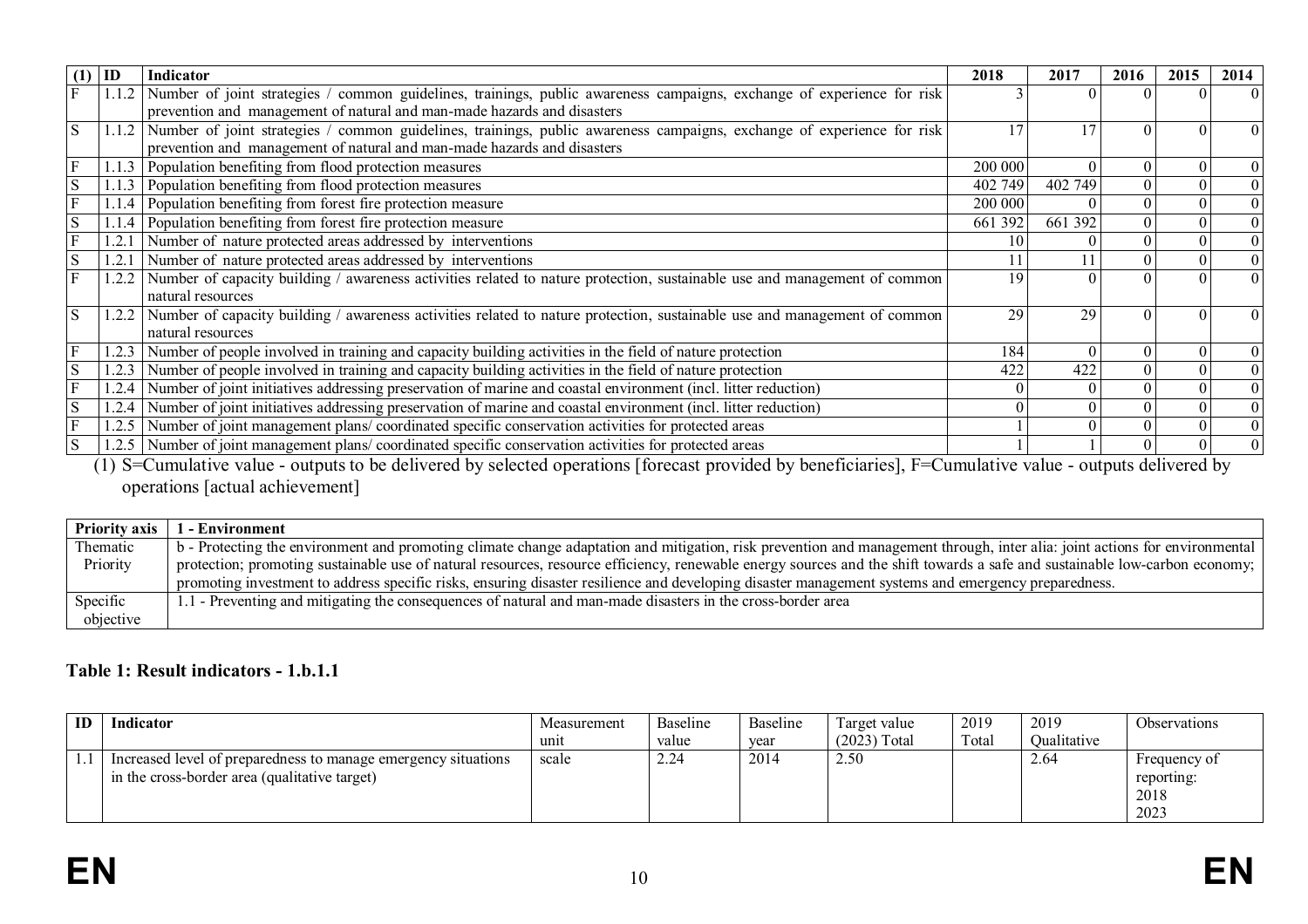| ID | Indicator                                                                                                       | 2018<br>$\sim$<br>Fotal | 2018<br>Oualitative | 2017<br>Total | 2017<br>Oualitative | 2016<br>Fotal | 2016<br>Vualitative | 2015<br>$\sim$<br>Fotal | 2015<br>Qualitative |
|----|-----------------------------------------------------------------------------------------------------------------|-------------------------|---------------------|---------------|---------------------|---------------|---------------------|-------------------------|---------------------|
|    | Increased level of preparedness to manage emergency situations in<br>the cross-border area (qualitative target) |                         | 2.64                |               |                     |               |                     |                         |                     |

| ID | Indicator                                                                                                                                                                                                                | -205<br>1 otal | 201<br>Jualitative |
|----|--------------------------------------------------------------------------------------------------------------------------------------------------------------------------------------------------------------------------|----------------|--------------------|
| .  | e target<br>$\sim$ $\sim$ $\sim$<br>.ualitative *<br>-In<br>-the<br>$\alpha r$<br>$\sim$ $\sim$ $\sim$ $\sim$<br><sub>`</sub> fı∩n⊹<br>manago<br>rde<br>prepar<br>m<br>. anes<br>eme<br>то<br>er m<br>спе<br><b>ICVC</b> |                |                    |

| <b>Priority axis</b> | - Environment                                                                                                                                                              |
|----------------------|----------------------------------------------------------------------------------------------------------------------------------------------------------------------------|
| Thematic             | b - Protecting the environment and promoting climate change adaptation and mitigation, risk prevention and management through, inter alia: joint actions for environmental |
| Priority             | protection; promoting sustainable use of natural resources, resource efficiency, renewable energy sources and the shift towards a safe and sustainable low-carbon economy; |
|                      | promoting investment to address specific risks, ensuring disaster resilience and developing disaster management systems and emergency preparedness.                        |
| Specific             | 1.2 - Improving the capacity for nature protection, sustainable use and management of common natural resources through cooperation initiatives in the cross-border area    |
| objective            |                                                                                                                                                                            |

# **Table 1: Result indicators - 1.b.1.2**

| ID | <b>Indicator</b>                                                    | Measurement | Baseline | Baseline | l'arget value  | 2019  | 2019        | Observations |
|----|---------------------------------------------------------------------|-------------|----------|----------|----------------|-------|-------------|--------------|
|    |                                                                     | unit        | value    | vear     | $(2023)$ Total | Total | Oualitative |              |
|    | Increased capacity level for nature protection, sustainable use and | scale       | 2.66     | 2014     | 3.00           |       | 2.82        | Frequency of |
|    | management of common natural resources                              |             |          |          |                |       |             | reporting:   |
|    |                                                                     |             |          |          |                |       |             | 2018         |
|    |                                                                     |             |          |          |                |       |             | 2023         |

| ID | Indicator                                                                        | 2018  | 2018        | 2017            | 201 <sup>-</sup> | 2016             | 2016        | 2015             | 2015        |
|----|----------------------------------------------------------------------------------|-------|-------------|-----------------|------------------|------------------|-------------|------------------|-------------|
|    |                                                                                  | Гоtal | Jualitative | $\sim$<br>Fotal | Jualitative      | $\sim$<br>l otal | Jualitative | $\sim$<br>l otal | Jualitative |
|    | Increased capacity<br>level<br>. sustainable use and<br>l for nature protection. |       | 2.82        |                 |                  |                  |             |                  |             |
|    | management of common natural resources                                           |       |             |                 |                  |                  |             |                  |             |

| ID | Indicator                                                                                                                                                      | 201<br>1 otal | 2014<br>іантатіv |
|----|----------------------------------------------------------------------------------------------------------------------------------------------------------------|---------------|------------------|
|    | esourc<br>tection.<br>anac.<br>.<br>aσem<br>-susı.<br>nature<br>ommon<br>$^{\small{\textsf{out}}}$<br>- 11S<br>inably<br>n<br>Inc!<br>$\sim$ $\alpha$<br>prote |               |                  |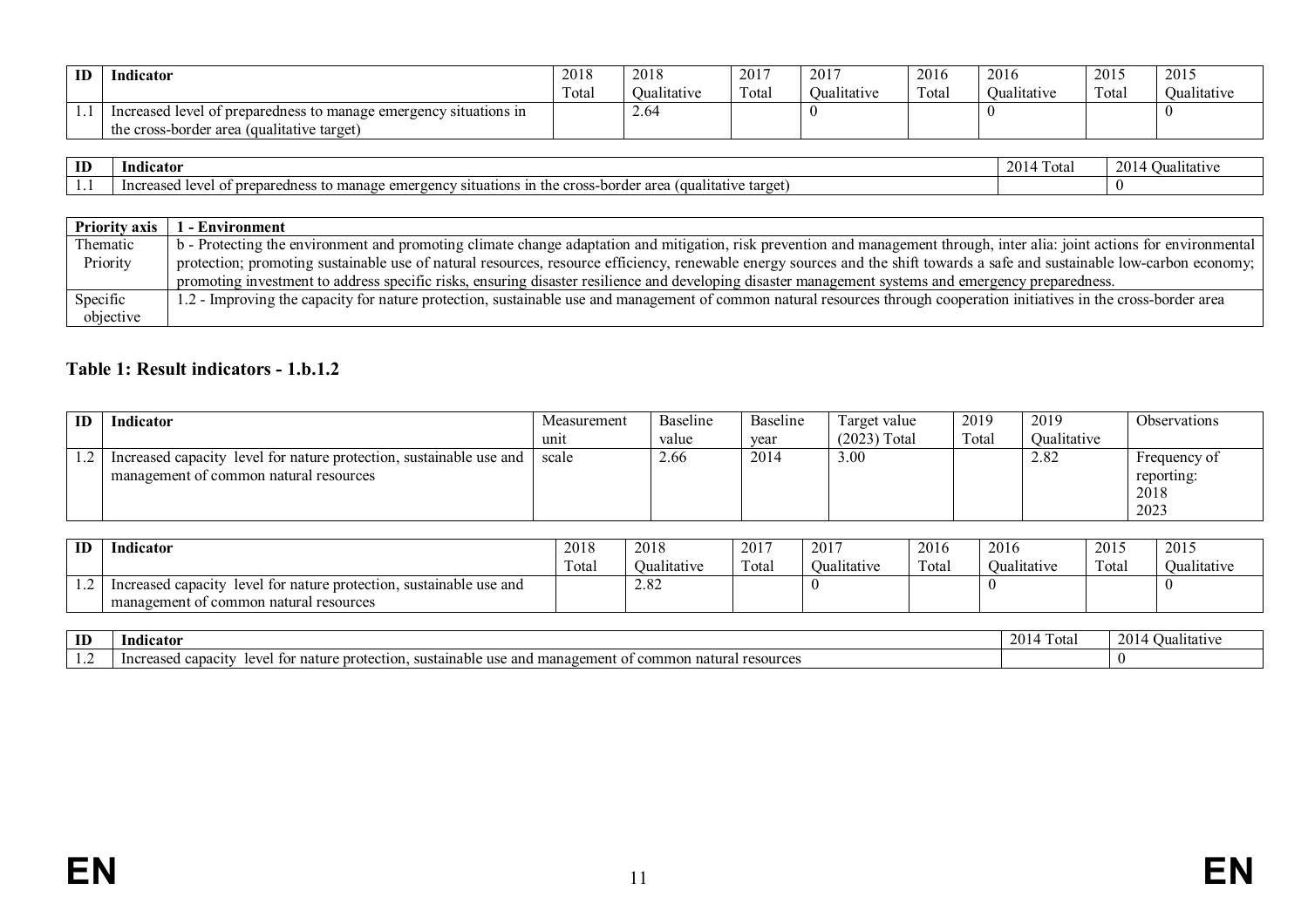| Priority            | tourism                                              |
|---------------------|------------------------------------------------------|
| axıs                | Sustainanie                                          |
| T<br>. ner<br>1V1 1 | ∣heritage<br>and<br>natural<br>.couragin^<br>sm<br>. |

# **Table 2: Common and programme specific output indicators - 2.d**

| $(1)$ ID       |       | <b>Indicator</b>                                                                                                                    | Measurement Target value |                   | 2019            | <b>Observ</b> |
|----------------|-------|-------------------------------------------------------------------------------------------------------------------------------------|--------------------------|-------------------|-----------------|---------------|
|                |       |                                                                                                                                     | unit                     |                   |                 | ations        |
| $\mathbf{F}$   | 2.1.1 | Total length of reconstructed or upgraded access roads to natural, cultural and historic tourism sites                              | kilometers               | 5.00              | 1,0272          |               |
| ${\bf S}$      | 2.1   | Total length of reconstructed or upgraded access roads to natural, cultural and historic tourism sites                              | kilometers               | 5.00              | 7,9160          |               |
| $\overline{F}$ | 2.1.2 | Total length of newly built, reconstructed or upgraded cycling routes / walking paths                                               | kilometers               | 8.00              | 0,7460          |               |
| S              |       | 2.1.2 Total length of newly built, reconstructed or upgraded cycling routes / walking paths                                         | kilometers               | 8.00              | 27,1910         |               |
| F              | 2.1.3 | Number of newly built / reconstructed facilities in / leading to touristic sites                                                    | number                   | 10.00             |                 |               |
| S              |       | [2.1.3] Number of newly built / reconstructed facilities in / leading to touristic sites                                            | number                   | 10.00             | 17              |               |
| $\overline{F}$ |       | 2.1.4 Number of reconstructed / restored cultural and historical touristic sites                                                    | number                   | 15.00             | $\overline{2}$  |               |
| S              | 2.1   | 1.4 Number of reconstructed / restored cultural and historical touristic sites                                                      | number                   | 15.00             | $\overline{13}$ |               |
| F              | 2.2.1 | Number of sustainable tourism strategies/action plans of common tourist destinations                                                | number                   | 3.00              | 5               |               |
| S              | 2.2.1 | Number of sustainable tourism strategies/action plans of common tourist destinations                                                | number                   | 3.00              | 5               |               |
| F              |       | 2.2.2 Number of marketing and promotional initiatives/events, addressing cross-border tourism products & services                   | number                   | 13.00             | 19              |               |
| S              |       | 2.2.2 Number of marketing and promotional initiatives/events, addressing cross-border tourism products & services                   | number                   | 13.00             | 21              |               |
| F              | 2.2.3 | Number of tools developed and/or implemented for promotion of sustainable touristic potential                                       | number                   | 3.00              | 17              |               |
| S              |       | 2.2.3 Number of tools developed and/or implemented for promotion of sustainable touristic potential                                 | number                   | 3.00              | 17              |               |
| $\overline{F}$ |       | 2.2.4 Number of trainings and consultancy services in sustainable use of natural, historical and cultural heritage and resources    | number                   | $\overline{3.00}$ | $\overline{7}$  |               |
| S              |       | 2.2.4 Number of trainings and consultancy services in sustainable use of natural, historical and cultural heritage and resources    | number                   | 3.00              | $\overline{8}$  |               |
| $\mathbf{F}$   |       | 2.2.5 Number of people involved in training and capacity building activities in the field of sustainable tourism                    | number                   | 200.00            | 184             |               |
| S              |       | 2.2.5 Number of people involved in training and capacity building activities in the field of sustainable tourism                    | number                   | 200.00            | 210             |               |
| F              |       | $2.3.1$ Number of networking events                                                                                                 | number                   | 15.00             | 20              |               |
| $\overline{S}$ |       | 2.3.1 Number of networking events                                                                                                   | number                   | 15.00             | $\overline{32}$ |               |
| F              | 2.3.2 | Number of public awareness initiatives promoting sustainable use of natural, historical and cultural heritage and resources         | number                   | 20.00             | $\overline{13}$ |               |
| S              |       | [2.3.2] Number of public awareness initiatives promoting sustainable use of natural, historical and cultural heritage and resources | number                   | 20.00             | 26              |               |
| F              |       | [2.3.3] Number of public awareness initiatives promoting alternative forms of tourism                                               | number                   | 5.00              | $\overline{8}$  |               |
| S              |       | [2.3.3] Number of public awareness initiatives promoting alternative forms of tourism                                               | number                   | 5.00              | $\overline{11}$ |               |
|                |       |                                                                                                                                     |                          |                   |                 |               |

| $(1)$ ID |       | Indicator                                                                                              | 2018  | 2017   | 2016 2015 2014 |          |
|----------|-------|--------------------------------------------------------------------------------------------------------|-------|--------|----------------|----------|
|          | 2.1.1 | Total length of reconstructed or upgraded access roads to natural, cultural and historic tourism sites |       |        |                | $\Omega$ |
|          | 2.1.1 | Total length of reconstructed or upgraded access roads to natural, cultural and historic tourism sites |       |        |                | $\Omega$ |
|          |       | [2.1.2] Total length of newly built, reconstructed or upgraded cycling routes / walking paths          |       |        |                | $\Omega$ |
|          |       | $\sqrt{2.1.2}$ Total length of newly built, reconstructed or upgraded cycling routes / walking paths   | 0.746 | 0.7461 |                | $\Omega$ |
|          |       | 2.1.3 Number of newly built / reconstructed facilities in / leading to touristic sites                 |       |        |                |          |
|          | 2.1.3 | 3 Number of newly built / reconstructed facilities in / leading to touristic sites                     |       |        |                | $\Omega$ |
|          |       | 2.1.4 Number of reconstructed / restored cultural and historical touristic sites                       |       |        |                | $\Omega$ |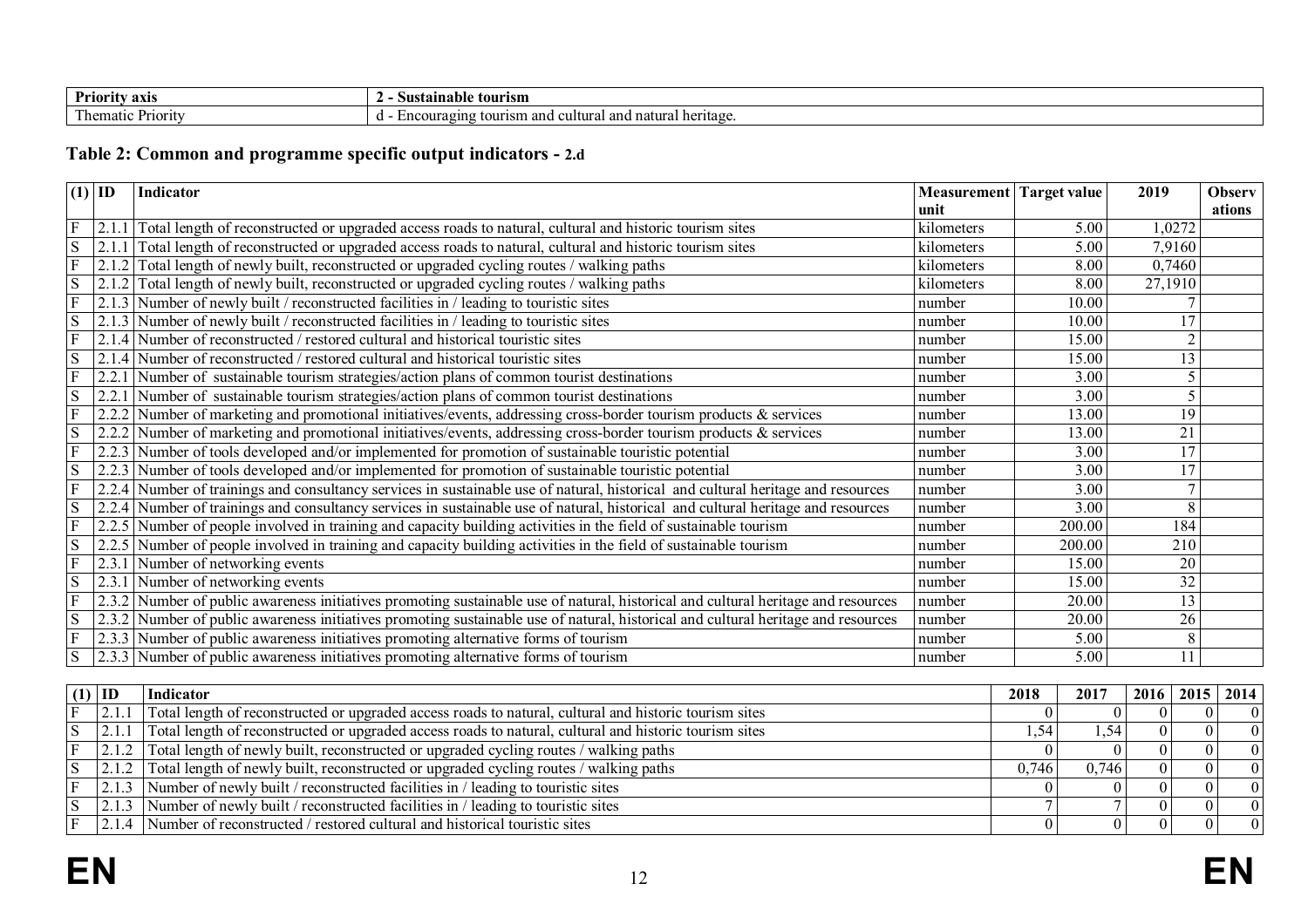| (1) | ID    | Indicator                                                                                                                   | 2018 | 2017     | 2016 | 2015 | 2014           |
|-----|-------|-----------------------------------------------------------------------------------------------------------------------------|------|----------|------|------|----------------|
|     |       | 2.1.4 Number of reconstructed / restored cultural and historical touristic sites                                            |      |          |      |      | $\Omega$       |
|     | 2.2.  | Number of sustainable tourism strategies/action plans of common tourist destinations                                        |      |          |      |      | $\overline{0}$ |
| S   |       | Number of sustainable tourism strategies/action plans of common tourist destinations                                        |      |          |      |      | $\theta$       |
|     | 2.2.2 | Number of marketing and promotional initiatives/events, addressing cross-border tourism products & services                 | 19   |          |      |      | $\overline{0}$ |
|     |       | Number of marketing and promotional initiatives/events, addressing cross-border tourism products & services                 |      | 19       |      |      | $\Omega$       |
|     |       | Number of tools developed and/or implemented for promotion of sustainable touristic potential                               | Iб   |          |      |      | $\Omega$       |
| S   | 2.2.3 | Number of tools developed and/or implemented for promotion of sustainable touristic potential                               |      |          |      |      | $\Omega$       |
|     | 2.2.4 | Number of trainings and consultancy services in sustainable use of natural, historical and cultural heritage and resources  |      |          |      |      | $\Omega$       |
| S   | 2.2.4 | Number of trainings and consultancy services in sustainable use of natural, historical and cultural heritage and resources  |      |          |      |      | $\Omega$       |
|     | 2.2.5 | Number of people involved in training and capacity building activities in the field of sustainable tourism                  | 120  |          |      |      | $\Omega$       |
|     | 2.2.5 | Number of people involved in training and capacity building activities in the field of sustainable tourism                  | 180  | 180      |      |      | $\overline{0}$ |
|     | 2.3.  | Number of networking events                                                                                                 | 15   |          |      |      | $\overline{0}$ |
|     | 2.3.  | Number of networking events                                                                                                 | 20   | 20       |      |      | $\overline{0}$ |
|     | 2.3.2 | Number of public awareness initiatives promoting sustainable use of natural, historical and cultural heritage and resources |      | $\theta$ |      |      | $\overline{0}$ |
| S   | 2.3.2 | Number of public awareness initiatives promoting sustainable use of natural, historical and cultural heritage and resources | 13   | 13       |      |      | $\Omega$       |
|     | 2.3.3 | Number of public awareness initiatives promoting alternative forms of tourism                                               |      | $\theta$ |      |      | $\overline{0}$ |
| S   | 2.3.3 | Number of public awareness initiatives promoting alternative forms of tourism                                               |      | 8        |      |      | $\Omega$       |

 $(1)$  S=Cumulative value - outputs to be delivered by selected operations [forecast provided by beneficiaries], F=Cumulative value - outputs delivered by operations [actual achievement]

| <b>Priority.</b><br>axıs      | tourism :<br>Sustainable                                                                                                                                                                             |
|-------------------------------|------------------------------------------------------------------------------------------------------------------------------------------------------------------------------------------------------|
| $\sim$<br>hematic<br>Priority | cultura<br>and<br>nai<br>tourism<br>՝Չ1Ո⊾<br>wura<br>---------                                                                                                                                       |
| Specific objective            | etter<br>untrastructure<br>$.1$ t t $\sim$<br>cultural<br>and<br>and<br>area<br>. through<br>natural<br>elated<br>e touristic<br>u historical heritage<br>cross-borde<br>creasıng<br>the<br>ΩT<br>аш |

# **Table 1: Result indicators - 2.d.2.1**

| ID | Indicator                                  | Measurement | <b>Baseline</b> | Baseline | Target value (2023) | 2019 Total | 2019        | Observations |
|----|--------------------------------------------|-------------|-----------------|----------|---------------------|------------|-------------|--------------|
|    |                                            | unit        | value           | year     | Fotal               |            | Qualitative |              |
|    | Increased nights spent in the cross-border | percentage  | 7,721,074.00    | 2014     | $00$ .              | 10 308 550 |             | Frequency of |
|    | area                                       |             |                 |          |                     |            |             | reporting:   |
|    |                                            |             |                 |          |                     |            |             | 2018         |
|    |                                            |             |                 |          |                     |            |             | 2023         |

| ID       | $ -$<br>Indicator                                                | $\overline{\phantom{a}}$<br>ንስ 1<br>1 otal<br>zυ | ⊃ualitative<br>-201 | - - -<br>$\sim$<br>20 I<br>t otal | 2017<br>Afivt.<br>'Jualita | $\sim$<br>2016<br>' ota. | 2016<br>Jua II | $ -$<br>201 | 2015<br>≅ialitative |
|----------|------------------------------------------------------------------|--------------------------------------------------|---------------------|-----------------------------------|----------------------------|--------------------------|----------------|-------------|---------------------|
| <u>.</u> | -Inc<br>nights<br>r area<br>cross<br>spent<br>hord<br>rease<br>. | .308.550.00<br>10.                               |                     | $0.00^{\circ}$                    |                            | 0.00                     |                | 0.00        |                     |

| ID | $\blacksquare$                                                  | $2014$ T | <b>20</b>          |
|----|-----------------------------------------------------------------|----------|--------------------|
|    | Indicator                                                       | 1 ota.   | <b>Qualitative</b> |
| .  | spent in<br>: cross-border area<br>Increased<br>the<br>l nights | 0.00     |                    |

| <b>Priority axis</b> | Sustainable tourism<br>L |  |
|----------------------|--------------------------|--|
| H<br>_<br>__<br>___  |                          |  |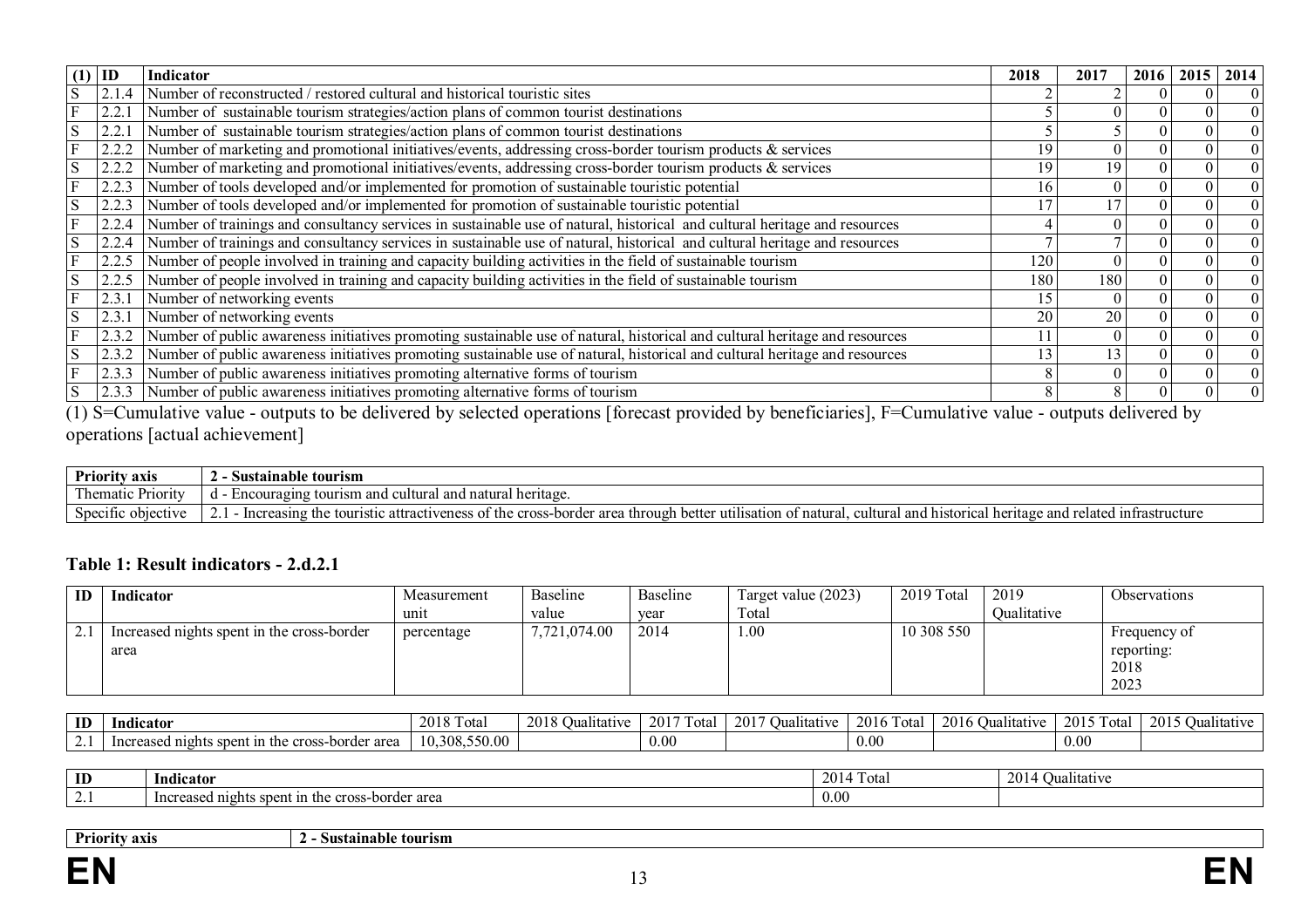| ′riorit<br>$\ldots$ nematic $\vdash$                       | heritage<br>ົ<br>cultural<br><sup>-</sup> าฺo॒ıno<br>วura.<br>. на<br>.<br>.<br>. . |
|------------------------------------------------------------|-------------------------------------------------------------------------------------|
| $\sim$<br>Spee<br>CĦV<br><b>Contract Contract Contract</b> | nations<br>the<br>ommon<br>$\sim$<br>tour<br>-nordei<br>.101<br>ΠĖ<br>ısm.<br>u<br> |

## **Table 1: Result indicators - 2.d.2.2**

| ID     | Indicator                                                                                                                        | Measurement | Baseline | Baseline | Target value   | 2019  | 2019        | Observations                               |
|--------|----------------------------------------------------------------------------------------------------------------------------------|-------------|----------|----------|----------------|-------|-------------|--------------------------------------------|
|        |                                                                                                                                  | unit        | value    | year     | $(2023)$ Total | Total | Oualitative |                                            |
| $\eta$ | Increased level of joint and integrated approaches to sustainable<br>tourism development in the border area (qualitative target) | scale       | 2.50     | 2014     | 3.00           |       | 2.67        | Frequency of<br>reporting:<br>2018<br>2023 |

| ID       | Indicator                                                                 | 2018   | 2018          | 2017  | 2017        | 2016  | 2016        | 2015  | 2015        |
|----------|---------------------------------------------------------------------------|--------|---------------|-------|-------------|-------|-------------|-------|-------------|
|          |                                                                           | I otal | ' )ualitative | Fotal | Oualitative | Fotal | Oualitative | Fotal | Qualitative |
| <u>.</u> | Increased level of joint and integrated approaches to sustainable tourism |        | 2.6           |       |             |       |             |       |             |
|          | aualitative target)<br>development in the border area                     |        |               |       |             |       |             |       |             |

| ID                            | Indicator                                                                                                                                                      | 201<br>1 otal | walitati <i>r</i><br>- 71 1 1 |
|-------------------------------|----------------------------------------------------------------------------------------------------------------------------------------------------------------|---------------|-------------------------------|
| $\overline{\phantom{a}}$<br>. | $+ \sim +$<br>area<br>dualita.<br>SUS1<br>$\sim$ $\sim$ $\sim$<br>ın<br>101 nt<br>iable<br>`rπ≏.<br>aloph<br>n.<br>appr<br>mac<br>.<br>. .<br>. اسا کے ا<br>.u |               |                               |

| Priority<br>axı:                | Sustainable tourism                                                                                                                        |
|---------------------------------|--------------------------------------------------------------------------------------------------------------------------------------------|
| $-1$<br>l hematıc<br>. Priority | ™^! heritaoe<br>and natı<br><b>Encour</b><br>cultural<br>uraging<br>⊤tou<br>ırısm and<br>andi humasu<br><br>. .                            |
| Specific<br>objective           | . cross-border<br>initiatives<br>tour<br>ainable<br>networking for<br>ารm through<br>cooperation<br>e development ol<br>ereasır<br>su:<br> |

# **Table 1: Result indicators - 2.d.2.3**

| ID | Indicator                                                                                      | Measurement | Baseline     | Baseline | Target value   | 2019  | 2019        | <b>Observations</b>                        |
|----|------------------------------------------------------------------------------------------------|-------------|--------------|----------|----------------|-------|-------------|--------------------------------------------|
|    |                                                                                                | unit        | value        | year     | $(2023)$ Total | Total | Oualitative |                                            |
|    | Increased level of awareness about sustainable tourism<br>development in the cross-border area | scale       | <u>، ، ،</u> | 2014     | 3.50           |       | 2.99        | Frequency of<br>reporting:<br>2018<br>2023 |

| ID | Indicator                                                                                         | 2018<br>Fotal | 2018<br>$-1$ . The set of $\sim$<br>Jualitative | 2017<br>$\mathbf{r}$<br>Total | 2017<br>Oualitative | 2016<br>$\overline{\phantom{a}}$<br>l otal | 2016<br><b>Dualitative</b> | 2015<br>Total | 2015<br>Qualitative |
|----|---------------------------------------------------------------------------------------------------|---------------|-------------------------------------------------|-------------------------------|---------------------|--------------------------------------------|----------------------------|---------------|---------------------|
|    | Increased level of awareness about<br>sustainable tourism<br>development in the cross-border area |               | 2.99                                            |                               |                     |                                            |                            |               |                     |

| ID | Indicator                                                                                                                                                                         | 20 L<br>ι οι α | Jualitativ |
|----|-----------------------------------------------------------------------------------------------------------------------------------------------------------------------------------|----------------|------------|
| -- | border area<br>------<br>about<br>ıstaına<br>eross<br>$\sim$<br>wareness<br>: tou<br>m<br><u>aa</u><br>omeni<br>'ISITI<br>.<br>$\mathbf{u} \cdot \mathbf{v}$<br>$\cdot$ , $\cdot$ |                |            |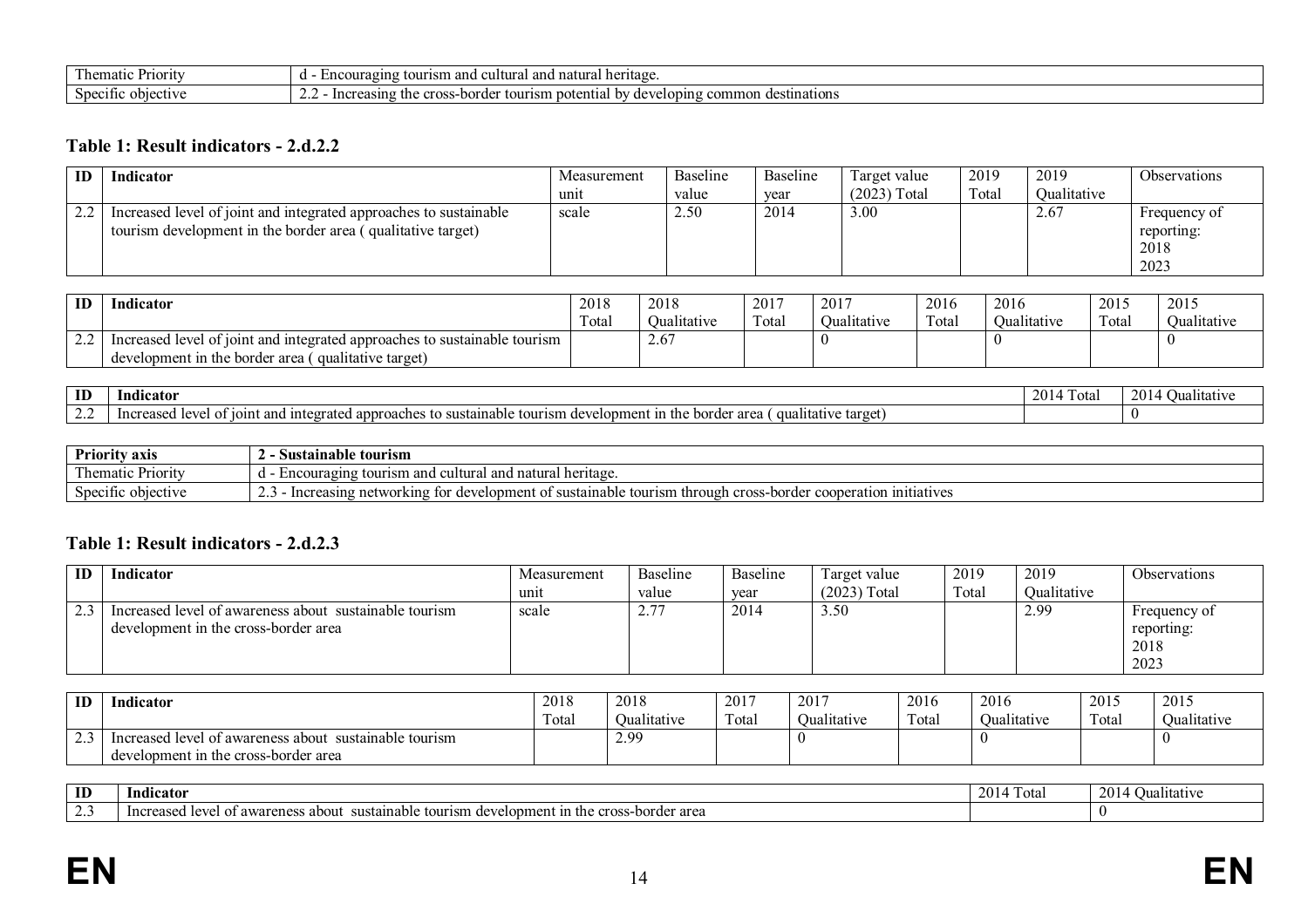# **Priority axes for technical assistance**

Priority axis 3 - Technical assistance

# **Table 2: Common and programme specific output indicators - 3.Technical assistance**

|                | $(1)$ ID Indicator                                 | <b>Measurement</b> | <b>Target</b> | 2019            | <b>Observations</b>                                                                                  |
|----------------|----------------------------------------------------|--------------------|---------------|-----------------|------------------------------------------------------------------------------------------------------|
|                |                                                    | unit               | value         |                 |                                                                                                      |
| $\overline{F}$ | $3.1$ No of performed evaluations of the number    |                    | $\sim$        |                 | Not cumulative                                                                                       |
|                | programme                                          |                    |               |                 |                                                                                                      |
| S              | $ 3.1 $ No of performed evaluations of the number  |                    |               |                 | Not cumulative                                                                                       |
|                | programme                                          |                    |               |                 |                                                                                                      |
|                | 3.2 Updated MIS system                             | number             |               |                 | Not cumulative                                                                                       |
| S              | 3.2 Updated MIS system                             | number             |               |                 | Not cumulative                                                                                       |
|                | 3.3 No of Monitoring Committee meetings            | number             | 14            |                 | Not cumulative                                                                                       |
| S              | 3.3 No of Monitoring Committee meetings            | number             | 14            |                 | Not cumulative                                                                                       |
| $\mathbf{F}$   | $\left 3.4\right $ Number of publicity<br>events   | for number         |               |                 | 6 Not cumulative                                                                                     |
|                | beneficiaries                                      |                    |               |                 | Contract Awarding Ceremony under the Second Call; Five project implementation trainings within the   |
|                |                                                    |                    |               |                 | Second Call for Proposals in Bulgaria and Turkey, EC Day 2019 celebration; Regional consultation for |
|                |                                                    |                    |               |                 | the next programming period.                                                                         |
| S              | $3.4$ Number of<br>publicity<br>events             | for number         |               |                 | Not cumulative                                                                                       |
|                | beneficiaries                                      |                    |               |                 |                                                                                                      |
|                | [3.5] Number of employees (full time) whose number |                    | 8             | 25 <sub>1</sub> | Not cumulative.                                                                                      |
|                | salaries are co-financed by technical              |                    |               |                 | 6 BG FL controllers, 6 persons staff of JS Haskovo, 4 persons staff of JS Edirne branch office and 9 |
|                | assistance                                         |                    |               |                 | MA experts.                                                                                          |
| <sub>S</sub>   | [3.5] Number of employees (full time) whose number |                    | 8             | 25              | Not cumulative.                                                                                      |
|                | salaries are co-financed by technical              |                    |               |                 | 6 BG FL controllers, 6 persons staff of JS Haskovo, 4 persons staff of JS Edirne branch office and 9 |
|                | assistance                                         |                    |               |                 | MA experts.                                                                                          |

| (1) | ID               | Indicator                                                                              | 2018  | 2017              | 2016              | 2015  | 2014 |
|-----|------------------|----------------------------------------------------------------------------------------|-------|-------------------|-------------------|-------|------|
| Е   | 3.1              | No of performed evaluations of the programme                                           | 00.1  | 0.00              | 0.00 <sub>1</sub> | 0.00  | 0.00 |
| S   | $\mathfrak{I}$ . | No of performed evaluations of the programme                                           | 0.00  | 0.00              | 0.00 <sub>1</sub> | 0.00  | 0.00 |
|     | 3.2              | Updated MIS system                                                                     | 00.1  | 00.               | 1.00 <sub>1</sub> | 0.00  | 0.00 |
| S   | 3.2              | <b>Updated MIS system</b>                                                              | 00.1  | 00.1              | 1.00 <sub>1</sub> | 0.00  | 0.00 |
| F   | 3.3              | No of Monitoring Committee meetings                                                    | 2.00  | 0.00 <sub>l</sub> | 2.00              | 00.   | 0.00 |
| S   | 3.3              | No of Monitoring Committee meetings                                                    | 2.00  | 0.00              | 2.00              | 00.1  | 0.00 |
| Е   | 3.4              | Number of publicity events for beneficiaries                                           | 6.00  | 9.00              | 4.00              | 11.00 | 0.00 |
| S   | 3.4              | Number of publicity events for beneficiaries                                           | 8.00  | 9.00              | 4.00              | 11.00 | 0.00 |
|     | 3.5              | Number of employees (full time) whose salaries are co-financed by technical assistance | 20.00 | 23.00             | 5.00              | 5.00  | 0.00 |
| S   | 3.5              | Number of employees (full time) whose salaries are co-financed by technical assistance | 4.00  | 23.00             | 5.00              | 5.00  | 0.00 |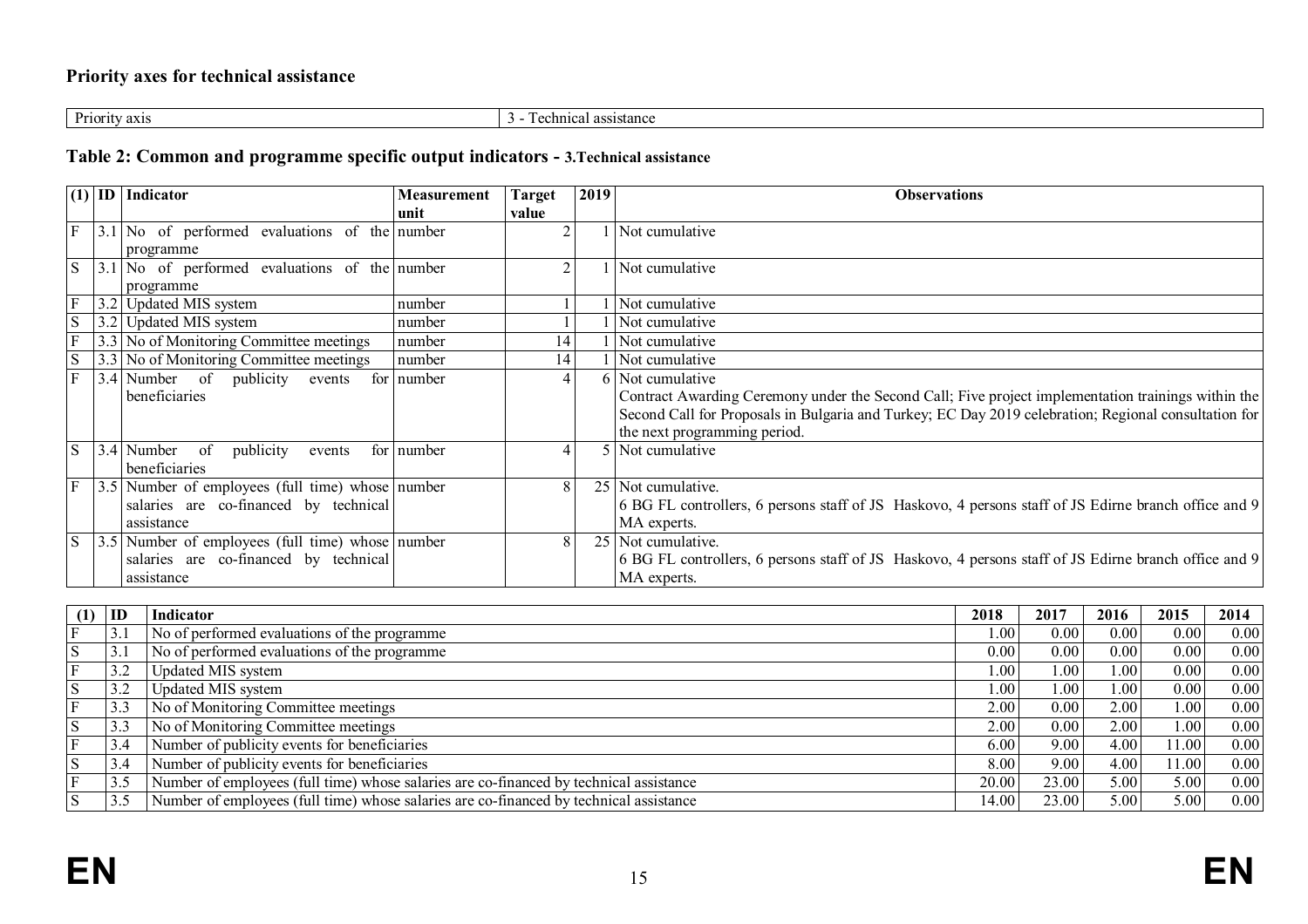# (1) S=Cumulative value - outputs to be delivered by selected operations [forecast provided by beneficiaries], F=Cumulative value - outputs delivered by operations [actual achievement]

# **3.3 Table 3: Information on the milestones and targets defined in the performance framework**

| <b>Priority</b><br>axis | Ind<br>type | ID    | Indicator                                                                                                                                  | <b>Measurement</b><br>unit | <b>Milestone for</b><br>2018 total | <b>Final target</b><br>$(2023)$ total | 2019         | <b>Observations</b>                                        |
|-------------------------|-------------|-------|--------------------------------------------------------------------------------------------------------------------------------------------|----------------------------|------------------------------------|---------------------------------------|--------------|------------------------------------------------------------|
|                         |             |       | Eligible certified expenditure of the priority axis<br>"Environment"                                                                       | <b>EUR</b>                 | 821 171                            | 13,339,303.00                         | 3 624 932,53 | Total certified amount<br>$(IPA + national)$<br>funding)   |
|                         |             | 1.1.1 | Number of contracted projects related to risk prevention and<br>management of natural and man-made hazards and disasters                   | number                     | 3                                  | 3.00                                  | 9            | Signed contracts.                                          |
|                         | $\Omega$    | 1.1.1 | Number of interventions related to risk prevention and<br>management of natural and man-made hazards and disasters                         | number                     | $\boldsymbol{0}$                   | 3.00                                  |              | Based on the projects<br>contracted and their<br>duration. |
|                         | $\Omega$    | 1.2.1 | Number of<br>addressed<br>protected<br>nature<br>by<br>areas<br>interventions                                                              | number                     | 3                                  | 5.00                                  | 12           | Based on the projects<br>contracted and their<br>duration. |
|                         |             |       | Eligible certified expenditure of the priority axis 2<br>"Sustainable tourism"                                                             | <b>EUR</b>                 | 821 171                            | 13,339,303.00                         | 3 050 802,83 | Total certified amount<br>$(IPA + national)$<br>funding)   |
|                         |             | 2.1.3 | Number of contracted projects addressing OI 2.1.3 "Number<br>of newly built / reconstructed facilities in / leading to<br>touristic sites" | number                     | 4                                  | 7.00                                  |              | Signed contracts.                                          |
|                         | $\Omega$    | 2.1.3 | Number of newly built / reconstructed facilities in / leading<br>to touristic sites                                                        | number                     | $\theta$                           | 10.00                                 | 7            | Based on the projects<br>contracted and their<br>duration. |
|                         | $\Omega$    | 2.2.1 | Number of sustainable tourism strategies/action plans of<br>common tourist destinations                                                    | number                     | $\overline{2}$                     | 3.00                                  |              | Based on the projects<br>contracted and their<br>duration. |

| Priority | Ind  | ID | <b>Indicator</b>                                                                       | Measurement | 2018         | 2017      | 2016 | 2015 | 2014     |
|----------|------|----|----------------------------------------------------------------------------------------|-------------|--------------|-----------|------|------|----------|
| axis     | type |    |                                                                                        | unit        |              |           |      |      |          |
|          |      |    | Eligible certified expenditure of the priority axis 1 "Environment"                    | <b>EUR</b>  | 1,261,152.19 | 0.00      | 0.00 | 0.00 | $0.00\,$ |
|          |      |    | Number of contracted projects related to risk prevention and management of natural and | number      | 6.00         | 6.00      | 0.00 | 0.00 | 0.00     |
|          |      |    | man-made hazards and disasters                                                         |             |              |           |      |      |          |
|          |      |    | Number of interventions related to risk prevention and management of natural and man-  | number      | 2.00         | 0.00      | 0.00 | 0.00 | 0.00     |
|          |      |    | made hazards and disasters                                                             |             |              |           |      |      |          |
|          |      |    | Number of nature protected areas addressed by interventions                            | number      | 10.00        | 0.00      | 0.00 | 0.00 | $0.00\,$ |
|          |      |    | Eligible certified expenditure of the priority axis 2 "Sustainable tourism"            | <b>EUR</b>  | 1,208,165.59 | 41.998.34 | 0.00 | 0.00 | $0.00\,$ |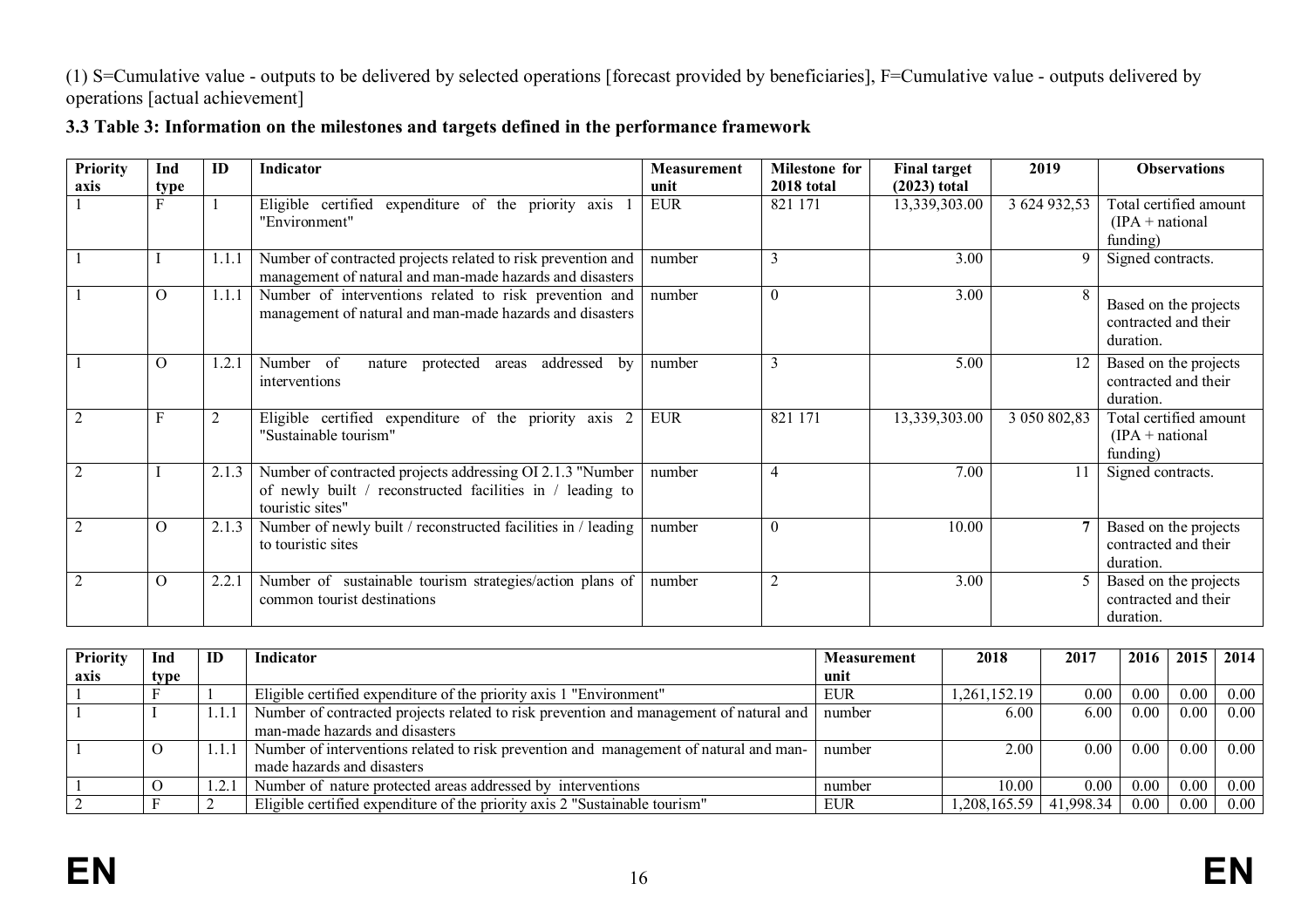| Priority | Ind  | ID | Indicator                                                                                | <b>Measurement</b> | 2018              | 2017      | 2016 | 2015 | 2014 |
|----------|------|----|------------------------------------------------------------------------------------------|--------------------|-------------------|-----------|------|------|------|
| axis     | type |    |                                                                                          | unit               |                   |           |      |      |      |
|          |      |    | Number of contracted projects addressing OI 2.1.3 "Number of newly built / reconstructed | number             | 4.00              | 4.00      | 0.00 | 0.00 | 0.00 |
|          |      |    | facilities in / leading to touristic sites"                                              |                    |                   |           |      |      |      |
|          |      |    | Number of newly built / reconstructed facilities in / leading to touristic sites         | number             | $0.00\,$          | 0.00      | 0.00 | 0.00 | 0.00 |
|          |      | ົ່ | Number of sustainable tourism strategies/action plans of common tourist destinations     | number             | 5.00 <sub>1</sub> | $_{0.00}$ | 0.00 | 0.00 | 0.00 |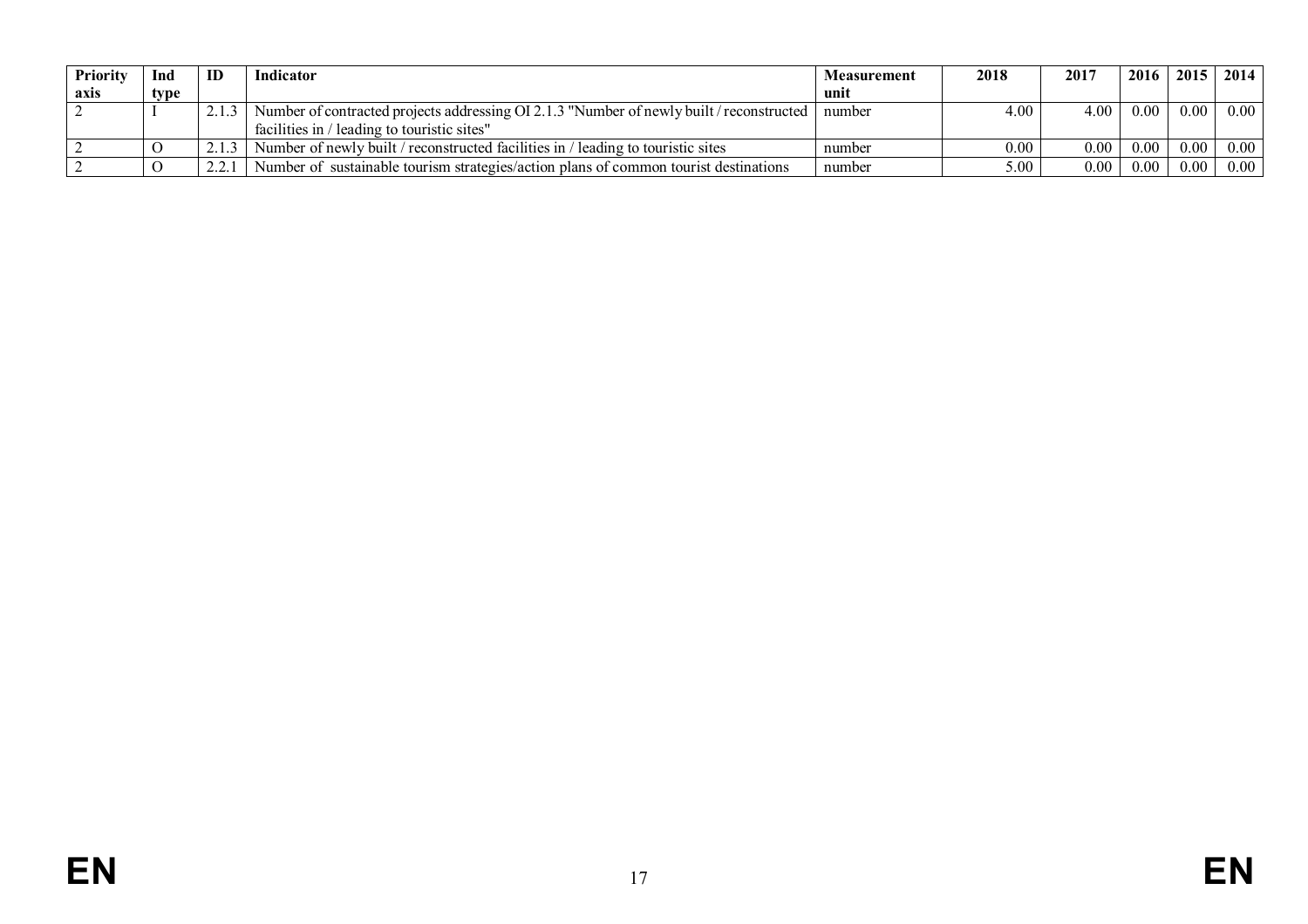### **3.4. Financial data**

## **Table 4: Financial information at priority axis and programme level**

**As set out in Table 1 of Annex II to Commission Implementing Regulation (EU) No 1011/2014 (Model for transmission of financial data) and table 17 of model for cooperation programmes under IPA.**

| <b>Priority axis</b> | Calculat  | <b>Total funding</b> | $Co-$        | Total eligible cost of   | <b>Proportion of</b> | Public eligible cost | <b>Total eligible</b>           | <b>Proportion of the</b> | <b>Number</b> |
|----------------------|-----------|----------------------|--------------|--------------------------|----------------------|----------------------|---------------------------------|--------------------------|---------------|
|                      | ion basis | $(\epsilon)$         | financing    | operations selected      | the total            | of operations        | expenditure declared            | total allocation         | of            |
|                      |           |                      | rate $(\% )$ | for support $(\epsilon)$ | allocation           | selected for support | by beneficiaries to the         | covered by eligible      | operations    |
|                      |           |                      |              |                          | covered with         | $(\epsilon)$         | managing authority $(\epsilon)$ | expenditure declared     | selected      |
|                      |           |                      |              |                          | selected             |                      |                                 | by beneficiaries $(\% )$ |               |
|                      |           |                      |              |                          | operations $(\% )$   |                      |                                 |                          |               |
|                      | Total     | 13,339,303.00        | 85.00        | 10,098,912.47            | 75.71                | 10,098,912.47        | 4,530,313.92                    | 33.96                    | 33            |
|                      | Total     | 13,339,303.00        | 85.00        | 11,396,747.14            | 85.44                | 11,396,747.14        | 3,500,251.55                    | 26.24                    | 47            |
|                      | Total     | 2,964,290.00         | 85.00        | 2,283,477.00             | 77.03                | 2,283,477.00         | 933,390.84                      | 31.49                    | 10            |
| <b>Grand</b> total   |           | 29,642,896.00        | 85.00        | 23,779,136.61            | 80.22                | 23,779,136.61        | 8,963,956.31                    | 30.24                    | 90            |

**Where applicable, the use of any contribution from third countries participating in the cooperation programme should be provided (for example IPA and ENI, Norway, Switzerland)**

N/A

**Table 6: Cumulative cost of all or part of an operation implemented outside the Union part of the programme area**

|                  |                              |                                                |            | 2. The amount of IPA support(1) 3. Share of the total financial 4. Eligible expenditure of IPA 5. Share of the total financial                               |
|------------------|------------------------------|------------------------------------------------|------------|--------------------------------------------------------------------------------------------------------------------------------------------------------------|
| <b>Operation</b> |                              |                                                |            | envisaged to be used for all or $\vert$ allocation to all or part of an supportineurred in all or part of an $\vert$ allocation to all or part of an $\vert$ |
| (2)              |                              |                                                |            | part of an operation operation located outside the Union operation implemented outside the operation located outside the Union                               |
|                  |                              |                                                |            | implemented outside the Union   part of the programme area $(\%)$   Union part of the programme area   part of the programme area $(\%)$                     |
|                  | part of the programme area   |                                                |            | (column 2/total amount allocated to $\vert$ declared by the beneficiary to the $\vert$ (column 4/total amount allocated to $\vert$                           |
|                  | based on selected operations | the support from the IPA at managing authority |            | the support from the IPA at                                                                                                                                  |
|                  |                              | programme level * 100)                         |            | programme level *100)                                                                                                                                        |
|                  | 33 772,26                    | $0.13\%$                                       | 18 793, 77 | $0.07\%$                                                                                                                                                     |

**(1) IPA support is the Commission decision on the respective cooperation programme.**

**(2) In accordance with and subject to ceilings set out Article 20 of Regulation (EU) No 1299/2013.**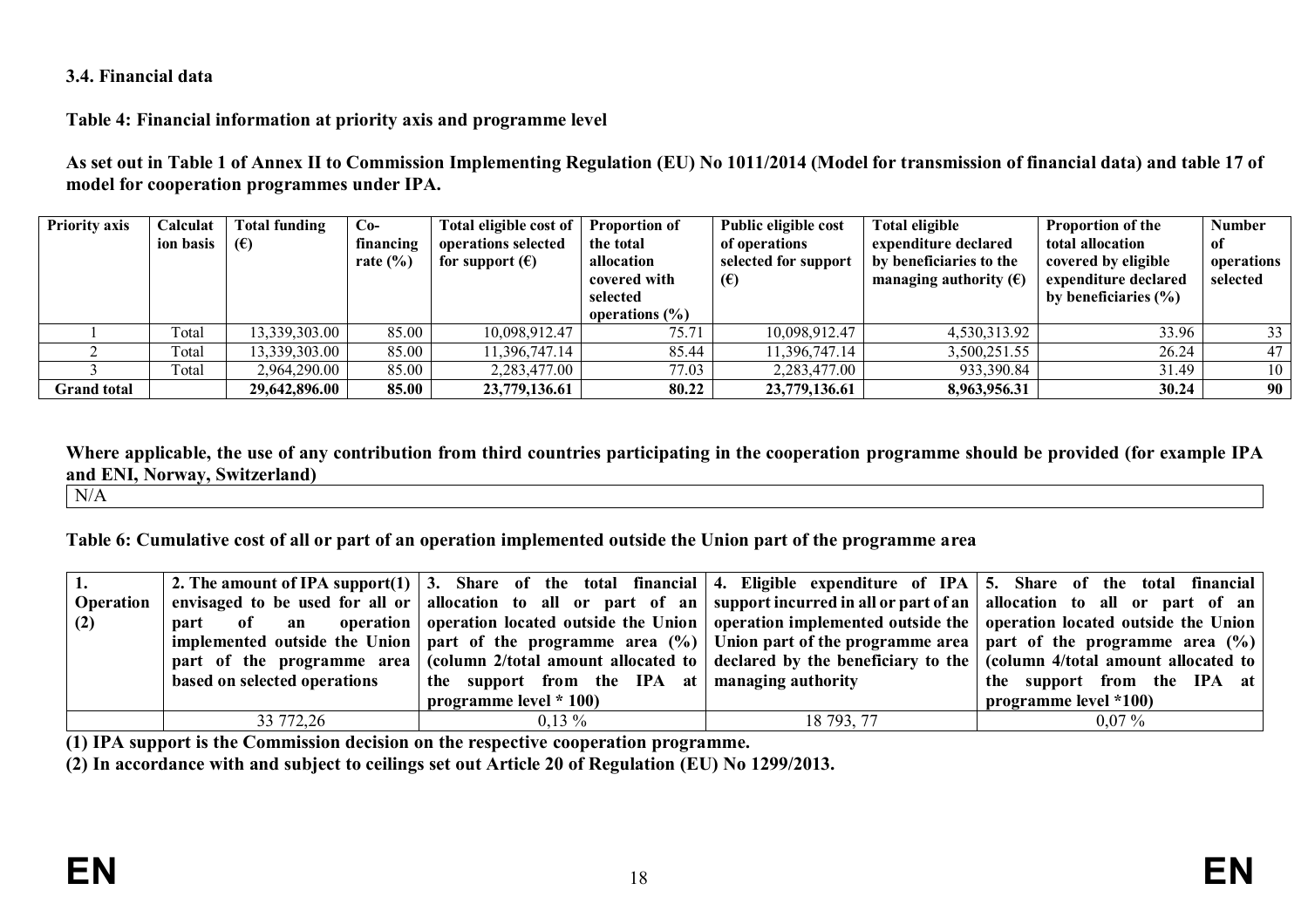# **4. SYNTHESIS OF THE EVALUATIONS**

According to the Programme Evaluation Plan (approved on 29.06.2016 by the JMC) the Implementation /mid-term evaluation of the Programme had been launched in June 2018. Tender procedure for Implementation evaluation under Interreg - IPA CBC Programmes, managed by the Republic of Bulgaria, had been completed and service contract with external consultant was signed on 28th of August 2018 with 7 months duration. The contract ended in March 2019 and the Implementation evaluation report of the Programme 2014-2020 has been prepared in accordance with the provisions of Art. 56 (3) of the Regulation (EU) № 1303/2013. The Report had been submitted and approved by MA and JMC (Decision No28 from 21.06.2019). The contractor provided feedback and recommendations for further improvement of the overall management and implementation of the current Programme progress, which could contribute towards successful achievement of Programme's objectives, results and outputs.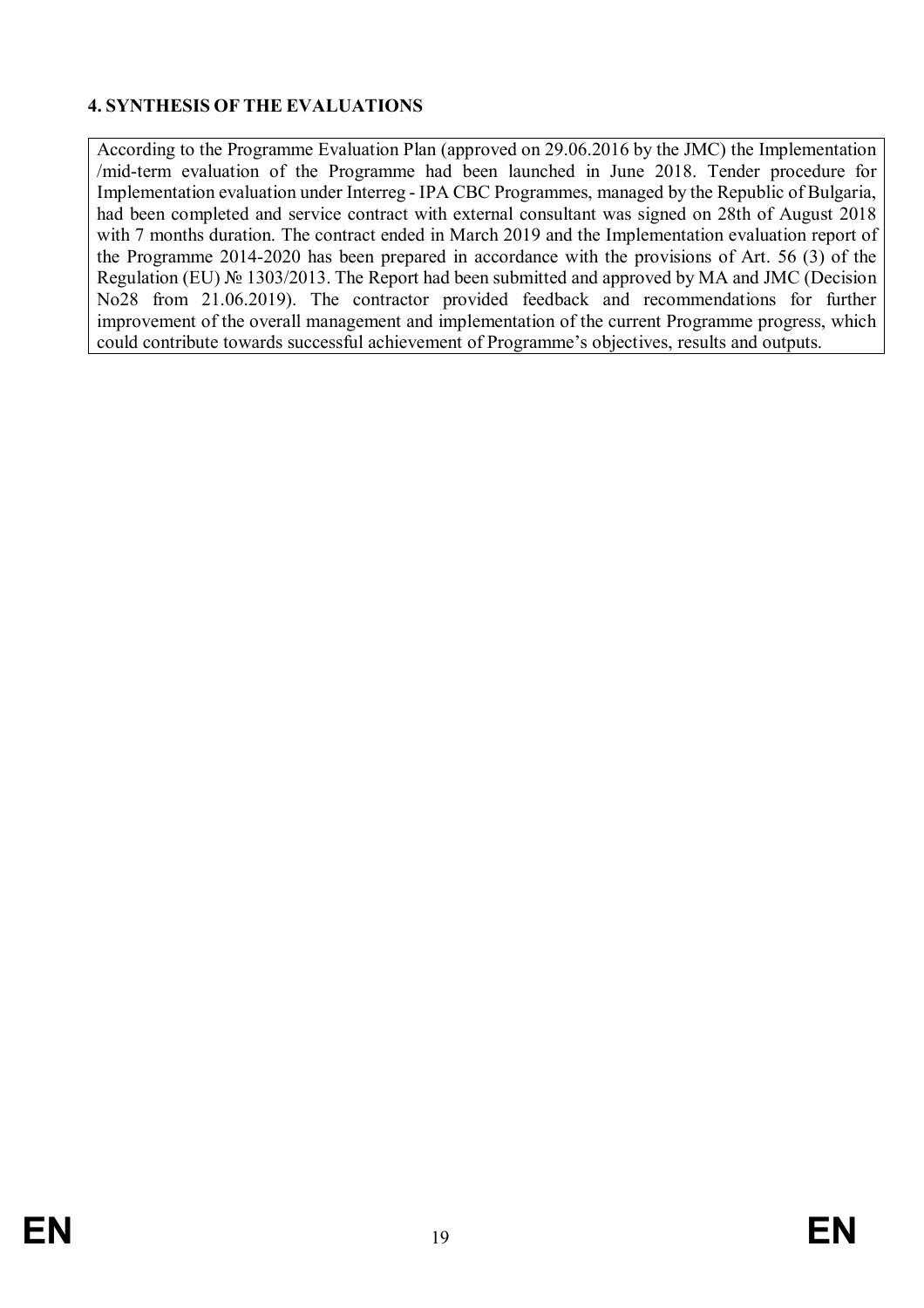| Name           | Fund   | From         | From | To             | To   | Type of    | Thematic | <b>Topic</b>      | <b>Findings</b>                                                           |
|----------------|--------|--------------|------|----------------|------|------------|----------|-------------------|---------------------------------------------------------------------------|
|                |        | $\bf{month}$ | year | month          | vear | evaluation | priority |                   |                                                                           |
| Implementation | IPA(e) | 8            | 2018 | $\overline{3}$ | 2019 | Process    | d, b     | The overall       | - The approach used for project generation is to a great extent oriented  |
| evaluation of  |        |              |      |                |      |            |          | objective of the  | towards the Programme objectives, results and outputs. The application    |
| Interreg - IPA |        |              |      |                |      |            |          | evaluation of the | package under the First Call for Proposals was well elaborated, and the   |
| <b>CBC</b>     |        |              |      |                |      |            |          | implementation    | GA were exhaustive in content. Full coherence with Programme              |
| Programmes     |        |              |      |                |      |            |          | of the 3 (three)  | objectives was ensured through the eligibility criteria and the           |
| 2014-2020,     |        |              |      |                |      |            |          | Interreg - IPA    | cooperation criteria that project partners need to comply with. In terms  |
| managed by the |        |              |      |                |      |            |          | <b>CBC</b>        | of content, some weaknesses identified in the GA, relate to the lack of   |
| Republic of    |        |              |      |                |      |            |          | Programmes        | detailed information on output indicators and their measurement is        |
| Bulgaria       |        |              |      |                |      |            |          | 2014-2020,        | observed, but during First call negotiation procedure, each of the Output |
|                |        |              |      |                |      |            |          | managed by the    | indicators was discussed with the beneficiaries and details were          |
|                |        |              |      |                |      |            |          | Republic of       | provided on how the beneficiaries shall report the achievement of the     |
|                |        |              |      |                |      |            |          | Bulgaria in terms | respective indicator. All these deficiencies were addressed accordingly   |
|                |        |              |      |                |      |            |          | of assessment of  | in the documentation of the Second Call for Proposals. Some issues with   |
|                |        |              |      |                |      |            |          | the current       | the criteria in the project evaluation grid and the complaint procedure   |
|                |        |              |      |                |      |            |          | programme         | under the First call were identified but those were generally resolved in |
|                |        |              |      |                |      |            |          | progress and      | the application package of the Second call. The Programme has some        |
|                |        |              |      |                |      |            |          | providing         | more specifics elements as language barrier, very different               |
|                |        |              |      |                |      |            |          | recommendations   | administrative procedures from both side of the border, visa regime etc.  |
|                |        |              |      |                |      |            |          | for further       | which hampers the beneficiaries the projects application process and the  |
|                |        |              |      |                |      |            |          | improvement of    | implementation process.                                                   |
|                |        |              |      |                |      |            |          | the overall       | - The reporting and monitoring processes are structured in such a way     |
|                |        |              |      |                |      |            |          | management and    | as to ensure timely and realistic follow-up of Programme achievements.    |
|                |        |              |      |                |      |            |          | implementation    | A smooth reporting process is underpinned by the detailed structure of    |
|                |        |              |      |                |      |            |          | of each of the    | progress reports and the relatively short deadlines for submitting them.  |
|                |        |              |      |                |      |            |          | programmes,       | In this way, the JS has high capability of capturing at an early stage    |
|                |        |              |      |                |      |            |          | which could       | various issues concerning achievement of planned project results. There   |
|                |        |              |      |                |      |            |          | contribute        | are some weaknesses identified with regard to reporting the               |
|                |        |              |      |                |      |            |          | towards           | achievement of Output indicators, which is done just once, after          |
|                |        |              |      |                |      |            |          | successful        | completion of the project. If the achievement of an indicator is at risk, |
|                |        |              |      |                |      |            |          | achievement of    | especially with regard to soft measures projects with shorter duration,   |
|                |        |              |      |                |      |            |          | their objectives, | timely corrective actions could be challenging. Regarding the online      |
|                |        |              |      |                |      |            |          | results and       | monitoring tools (Beneficiary Portal), beneficiaries, expressed high      |
|                |        |              |      |                |      |            |          | outputs.          | satisfaction.                                                             |
|                |        |              |      |                |      |            |          |                   | - The different supportive measures offered to beneficiaries regarding    |
|                |        |              |      |                |      |            |          |                   | project implementation have been adequate, timely and complementary.      |
|                |        |              |      |                |      |            |          |                   | The content of all Programme manuals, guideline documents, and            |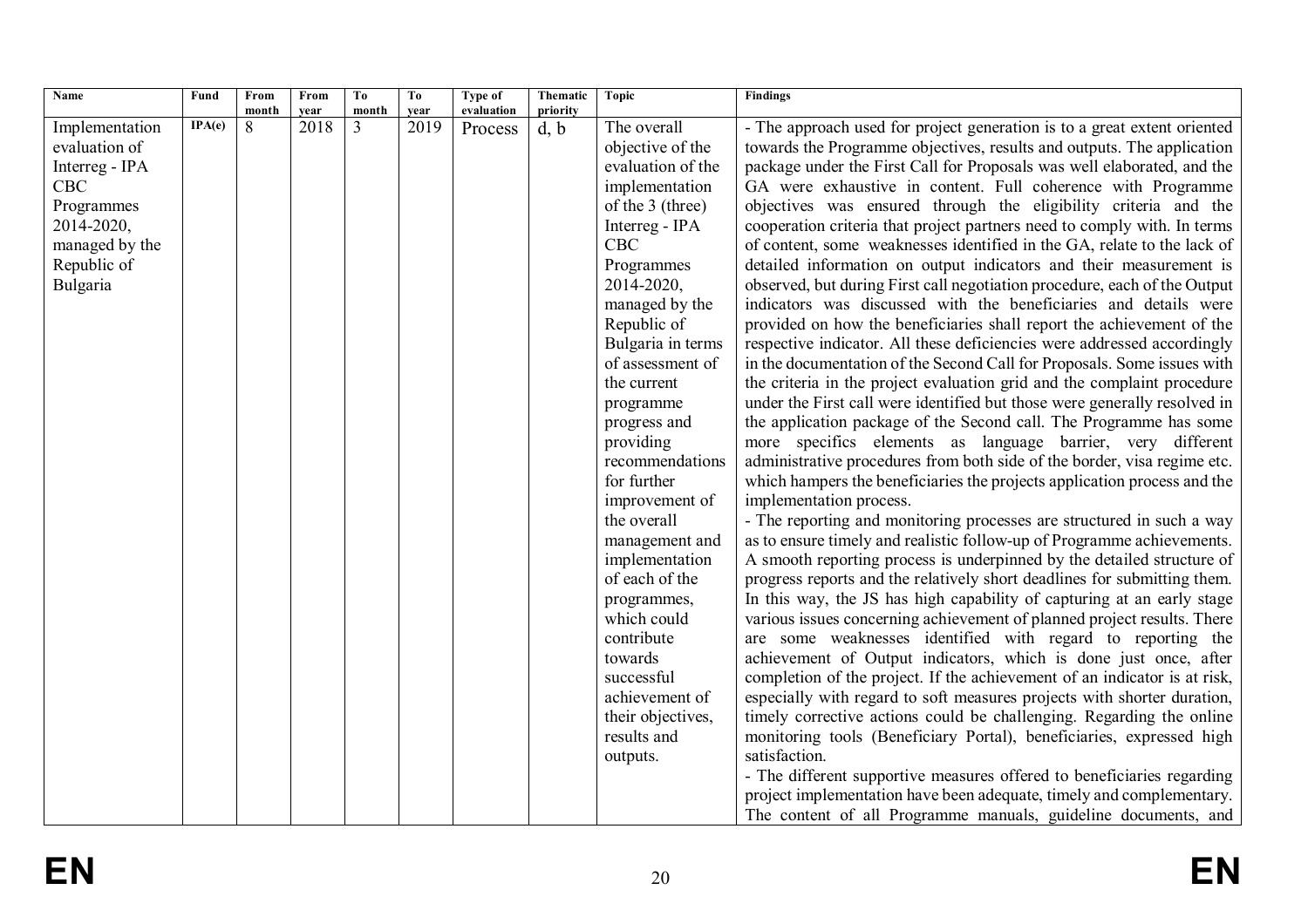|  |  |  |  | training materials reflect to a significant extent the most frequently     |  |
|--|--|--|--|----------------------------------------------------------------------------|--|
|  |  |  |  | asked questions and issues raised by beneficiaries.                        |  |
|  |  |  |  | - The Programme has a well elaborated indicator system, which allows       |  |
|  |  |  |  | provision of information for the achievement of results and outputs.       |  |
|  |  |  |  | Most indicators are measurable and time bound, with achievable target      |  |
|  |  |  |  |                                                                            |  |
|  |  |  |  | values for year 2023. Identified potential for improvement of the          |  |
|  |  |  |  | indicator system concerns mainly consistency of measurement units          |  |
|  |  |  |  | used, clear formulation, and simplification of definitions. In addition,   |  |
|  |  |  |  | the lack of a manual or methodological guidelines for measurement and      |  |
|  |  |  |  | calculation of output indicators puts at risk beneficiaries' understanding |  |
|  |  |  |  | of indicators, as well as the accuracy and comparability of reporting.     |  |
|  |  |  |  | Most of the result indicators are based on non-compulsory surveys          |  |
|  |  |  |  | among stakeholders and the samples of the surveys are not unified. The     |  |
|  |  |  |  | measurement unit, base and target value could be streamlined. The value    |  |
|  |  |  |  | of the result indicators could be influenced by general economic and       |  |
|  |  |  |  | social factors and not only by activities and outputs financed by the      |  |
|  |  |  |  | Programme.                                                                 |  |
|  |  |  |  | - The Programme's progress toward achievement of the targets of the        |  |
|  |  |  |  |                                                                            |  |
|  |  |  |  | output and result indicators is quite good. The majority of the OIs under  |  |
|  |  |  |  | PA1 have good achievement progress and all of them except two are          |  |
|  |  |  |  | expected to be overachieved with the completion of the projects from       |  |
|  |  |  |  | the First Call for proposal. The two indicators which are lagging behind   |  |
|  |  |  |  | will be achieved with projects proposed for financing under the Second     |  |
|  |  |  |  | call for proposals.                                                        |  |
|  |  |  |  | The OIs in the PA 2 also have satisfactory rates of achievement. Six of    |  |
|  |  |  |  | the OIs overachieved their values with the projects from the First call    |  |
|  |  |  |  | for proposals and two of them have reached achievement rates of over       |  |
|  |  |  |  | $60\%$ . Only 4 of the OIs (namely the ones in SO 2.1.) have low achieved  |  |
|  |  |  |  | values. But their target values will be achieved with the projects         |  |
|  |  |  |  | proposed for financing under the Second call for proposals.                |  |
|  |  |  |  | There are 2 RIs in PA 1, one is fully achieved and the other is 94%        |  |
|  |  |  |  | achieved as of end of 2018. One RI under PA2 is significantly              |  |
|  |  |  |  | overachieved while the targets of the remaining two are achieved over      |  |
|  |  |  |  |                                                                            |  |
|  |  |  |  | 85%.                                                                       |  |
|  |  |  |  | The changed mechanism for selection of project proposals under the         |  |
|  |  |  |  | Second call has significant positive impact on the projected achievement   |  |
|  |  |  |  | of the OI of the Programme. All OIs below target will be achieved if the   |  |
|  |  |  |  | projects proposed for contracting in the Second call are implemented as    |  |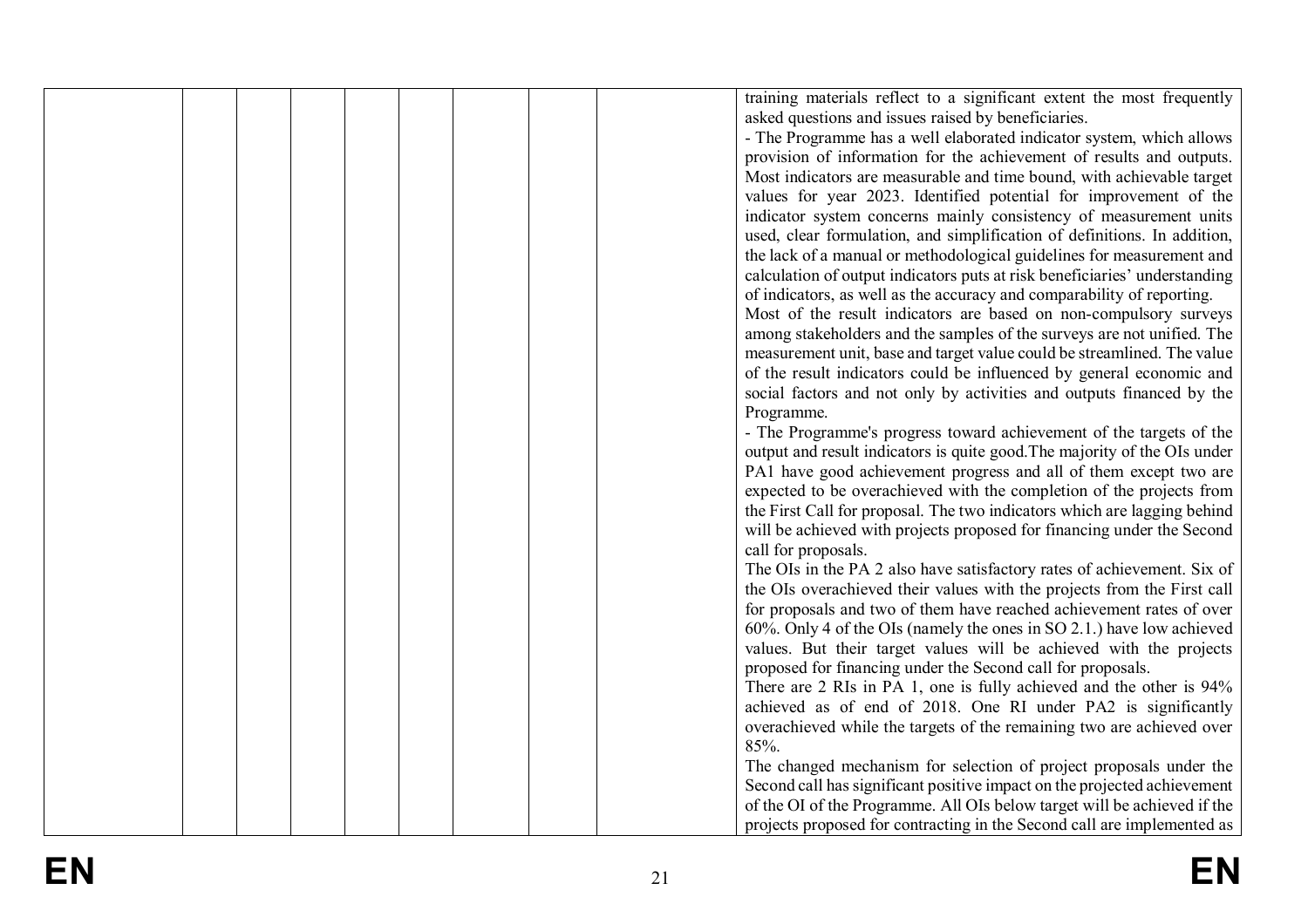|  |  |  |  | planned. The savings from the First and Second Calls for proposals<br>would allow contracting of the projects in the Reserve list of the Second<br>call for proposals and this will contribute to the OIs values, especially<br>in PA 2.<br>- Overall results of the Second Call for Proposals show that not all<br>allocated funds will be fully absorbed. A transfer of funds from PA 1 to<br>PA 2, combined with generated savings from financial resources<br>allocated under the First Call, would be the most appropriate solution.<br>Therefore, an amendment of the Programme should be proposed, with<br>reallocation of funds from PA 1 to PA 2.<br>With regard to the next programming period, there is identified<br>possibility for changing the Programme implementation methods and<br>use of combination of strategic projects and grants schemes for its<br>implementation in order to reflect better the new challenges in the<br>regional development sector. Potential for improvements are also<br>recognised for the Programme indicator system. Main recommendations<br>relate to the elaboration of methodological guidelines for the<br>measurement and calculation of OIs, the simplification of definitions<br>and fine-tuning of the measurement methodology for RIs. |
|--|--|--|--|---------------------------------------------------------------------------------------------------------------------------------------------------------------------------------------------------------------------------------------------------------------------------------------------------------------------------------------------------------------------------------------------------------------------------------------------------------------------------------------------------------------------------------------------------------------------------------------------------------------------------------------------------------------------------------------------------------------------------------------------------------------------------------------------------------------------------------------------------------------------------------------------------------------------------------------------------------------------------------------------------------------------------------------------------------------------------------------------------------------------------------------------------------------------------------------------------------------------------------------------------------------------------------------------------|
|  |  |  |  | - Although the socio-economic situation on both sides of the border has<br>improved since the start of the programme implementation, the<br>development of the BG-TR cross-border region is still lagging behind<br>other parts of the two countries, and the core challenges remain the<br>same. The needs identified through the SWOT and Situation Analysis<br>are still relevant to the current conditions in the area.                                                                                                                                                                                                                                                                                                                                                                                                                                                                                                                                                                                                                                                                                                                                                                                                                                                                       |
|  |  |  |  | - The observance of the horizontal principles is fully integrated in the<br>management system of the Programme (application and implementation<br>stages) and in the activities of the selected projects. Project proposals<br>explicitly describe how the principles would be observed and the final<br>project progress reports outline the practical implementation of the<br>principles.                                                                                                                                                                                                                                                                                                                                                                                                                                                                                                                                                                                                                                                                                                                                                                                                                                                                                                      |
|  |  |  |  | - There is a high level of coherence between the goals of the Programme<br>and the goals set in strategic documents at European, macro-regional,<br>national and regional level. The activities carried out during the<br>implementation of the Programme have high contribution towards the<br>achievement of the priorities of the EU2020, Blue Growth Strategy, and<br>a number of national and regional strategic documents. The degree of                                                                                                                                                                                                                                                                                                                                                                                                                                                                                                                                                                                                                                                                                                                                                                                                                                                    |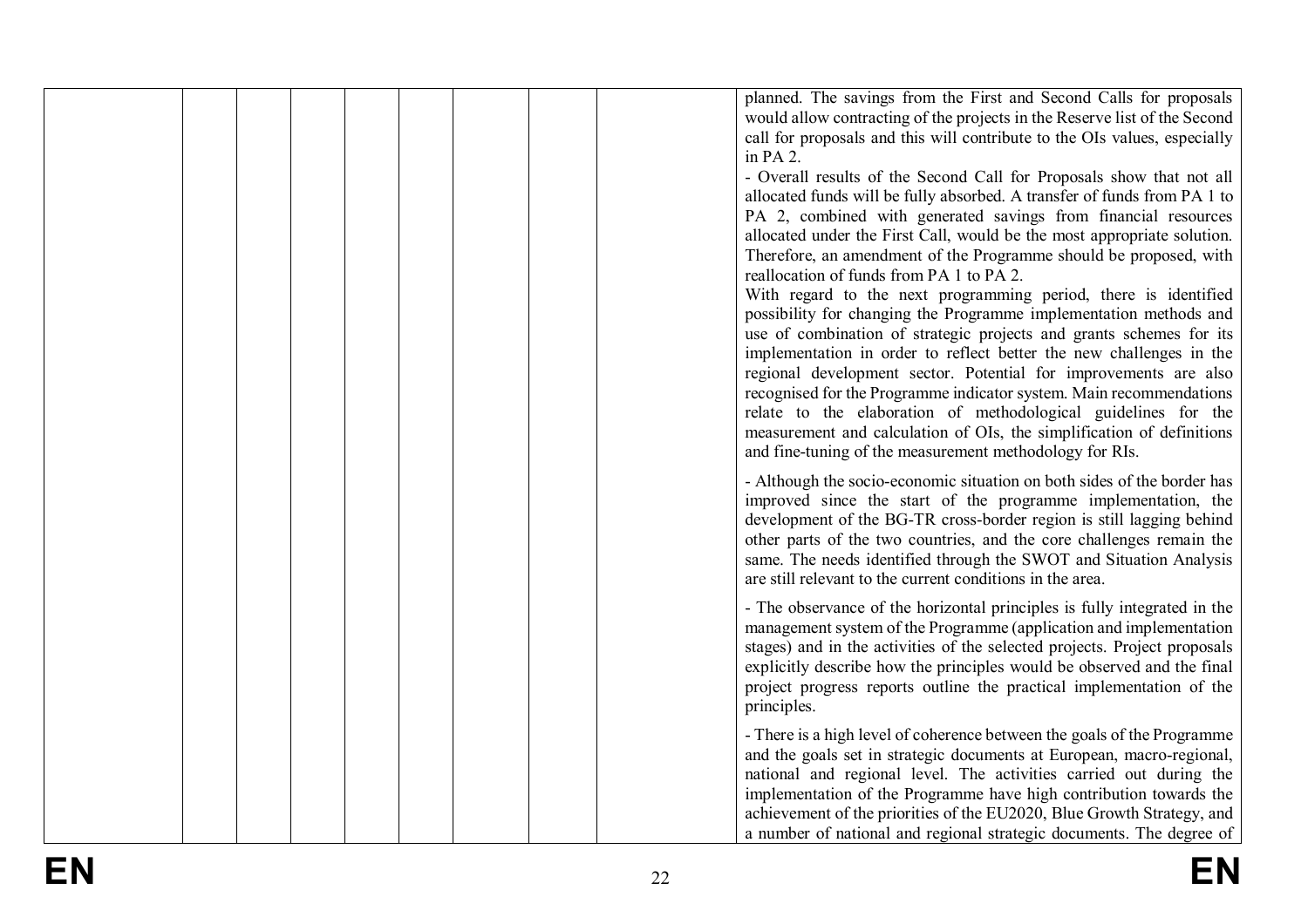|  |  |  |  | contribution is directly linked to the achievement of the specific<br>objectives of the Programme. The synergies between the Programme<br>and the strategic documents are potentially high as the areas of<br>intervention often correspond exactly.                                                                                                                                                                                                                                                                                                                                                                                  |
|--|--|--|--|---------------------------------------------------------------------------------------------------------------------------------------------------------------------------------------------------------------------------------------------------------------------------------------------------------------------------------------------------------------------------------------------------------------------------------------------------------------------------------------------------------------------------------------------------------------------------------------------------------------------------------------|
|  |  |  |  | - The communication activities carried out by the Programme<br>authorities ranged from regular publications on the website of the<br>Programme, the social media accounts, information days, partner search<br>forums, training seminars for beneficiaries and staff, up-to-date<br>instructions, guidelines, manuals, adherence to requirements for<br>visibility and dissemination of results for contracted projects, and annual<br>implementation reports and the corresponding Citizens Summaries. The<br>relevance of the activities to the general and specific objectives of the<br>Communication strategy is generally good. |
|  |  |  |  | It is recommendable for the next programming period, the objectives of<br>the Communication Strategy to be reduced as number and presented in<br>more consolidated way and the intervention logic to be presented more<br>evidently. More detailed analysis and planning is necessary in setting<br>the indicators target values. Coherence with the communication<br>activities of the NA has to be strengthened and all communication<br>activities to be included in the Programme Communication strategy.                                                                                                                         |
|  |  |  |  | - The communication activities under the two calls were sufficiently<br>tailored to the needs of the target groups of potential and actual<br>beneficiaries and the general public. The information they provided to<br>the groups and the means that information was delivered was adequately<br>customized.                                                                                                                                                                                                                                                                                                                         |
|  |  |  |  | - The combination of online communication tools and mainstream<br>media was very successful in terms of increasing awareness of the<br>Programme. The official Programme website was especially effective,<br>as it was the most popular source of information about the Programme.                                                                                                                                                                                                                                                                                                                                                   |
|  |  |  |  | In terms of attracting potential beneficiaries, the info days were the most<br>effective communication tool. The social media tools also appear to be<br>quite popular. It is recommended that the good practices established so<br>far regarding the use of social media are further developed and<br>enhanced.                                                                                                                                                                                                                                                                                                                      |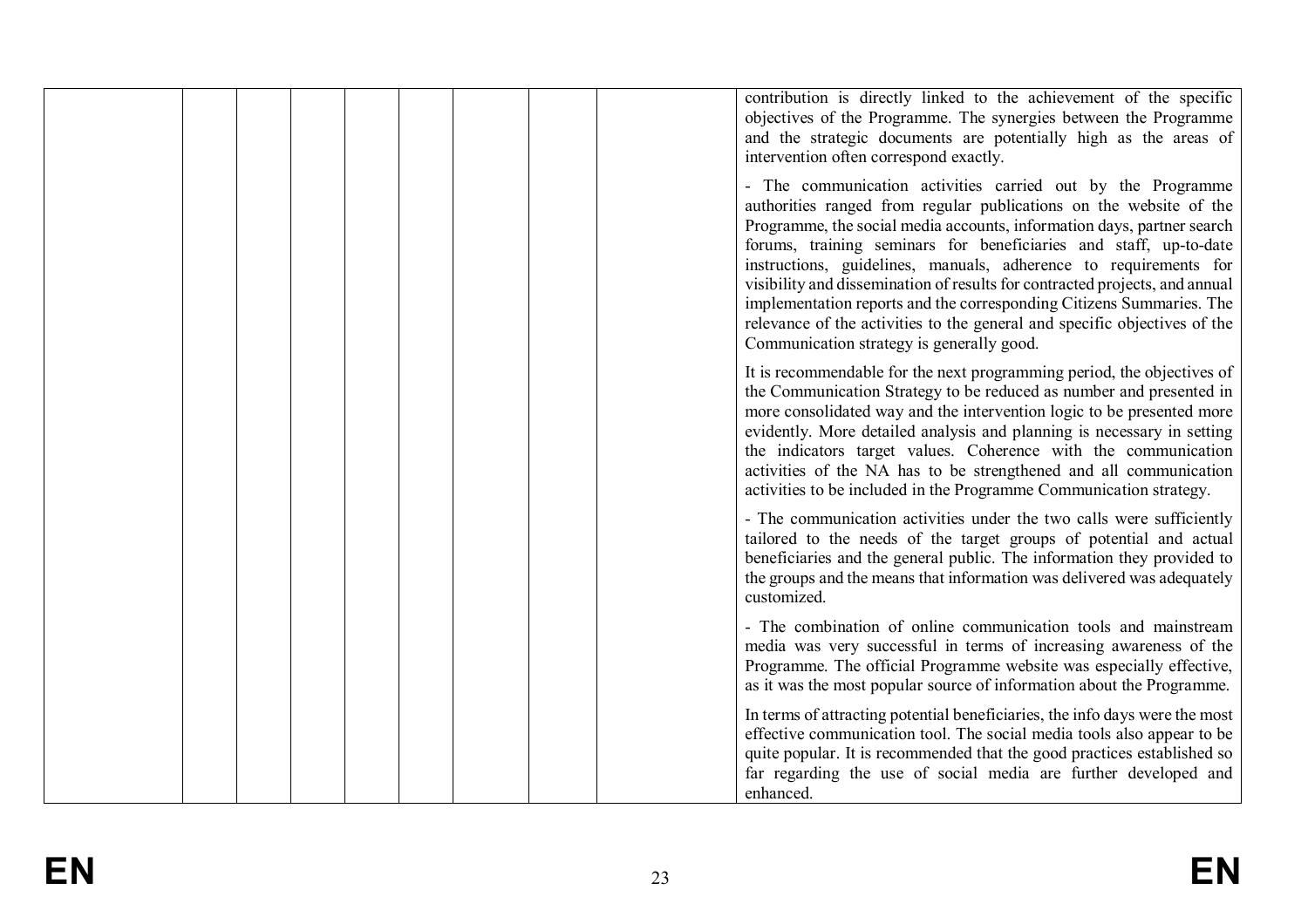|  |  |  |  |  |  |  |  | - The methods for dissemination and capitalization of projects' and  <br>Programme results, are very adequate and effective. The website of the<br>Programme could be re-arranged to put greater emphasis on the<br>contracted projects. The websites of the projects could be used more<br>actively to increase the sharing of project publications. |
|--|--|--|--|--|--|--|--|-------------------------------------------------------------------------------------------------------------------------------------------------------------------------------------------------------------------------------------------------------------------------------------------------------------------------------------------------------|
|--|--|--|--|--|--|--|--|-------------------------------------------------------------------------------------------------------------------------------------------------------------------------------------------------------------------------------------------------------------------------------------------------------------------------------------------------------|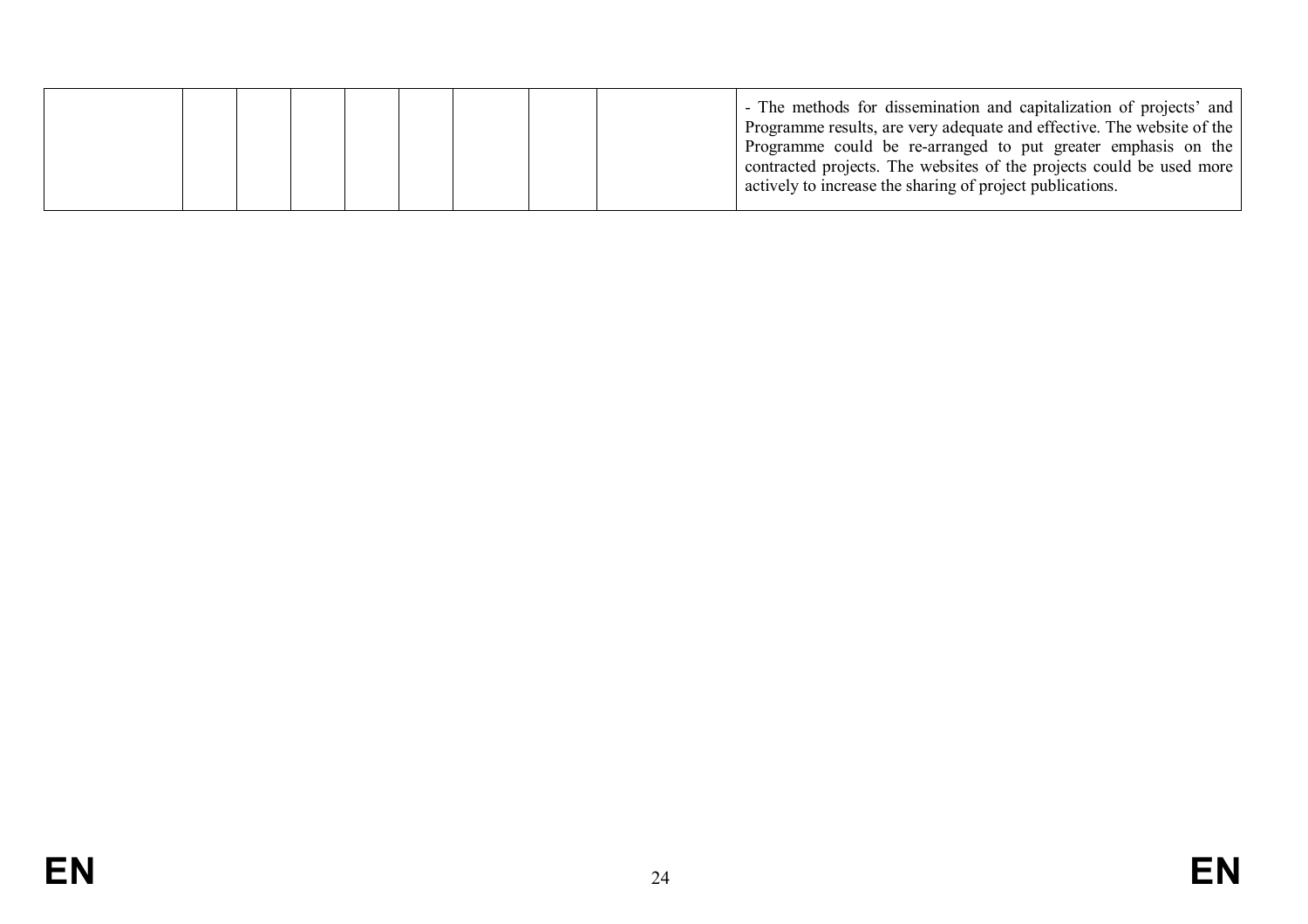# **5. ISSUES AFFECTING THE PERFORMANCE OF THE PROGRAMME AND MEASURES TAKEN**

#### **(a) Issues which affect the performance of the programme and the measures taken**

No significant problems that could have affected the Programme performance were identified during the reporting period.

# **(b) OPTIONAL FOR LIGHT REPORTS, otherwise it will be included in point 9.1. An assessment of whether progress made towards targets is sufficient to ensure their fulfilment, indicating any remedial actions taken or planned, where appropriate.**

N/A

# **6. CITIZEN'S SUMMARY (Article 50(9) of Regulation (EU) No 1303/2013)**

A citizen's summary of the contents of the annual and the final implementation reports shall be made public and uploaded as a separate file in the form of annex to the annual and the final implementation report

You can upload/find the Citizen's summary under General > Documents **7. REPORT ON THE IMPLEMENTATION OF FINANCIAL INSTRUMENTS (ARTICLE 46 OF REGULATION (EU) NO 1303/2013)**

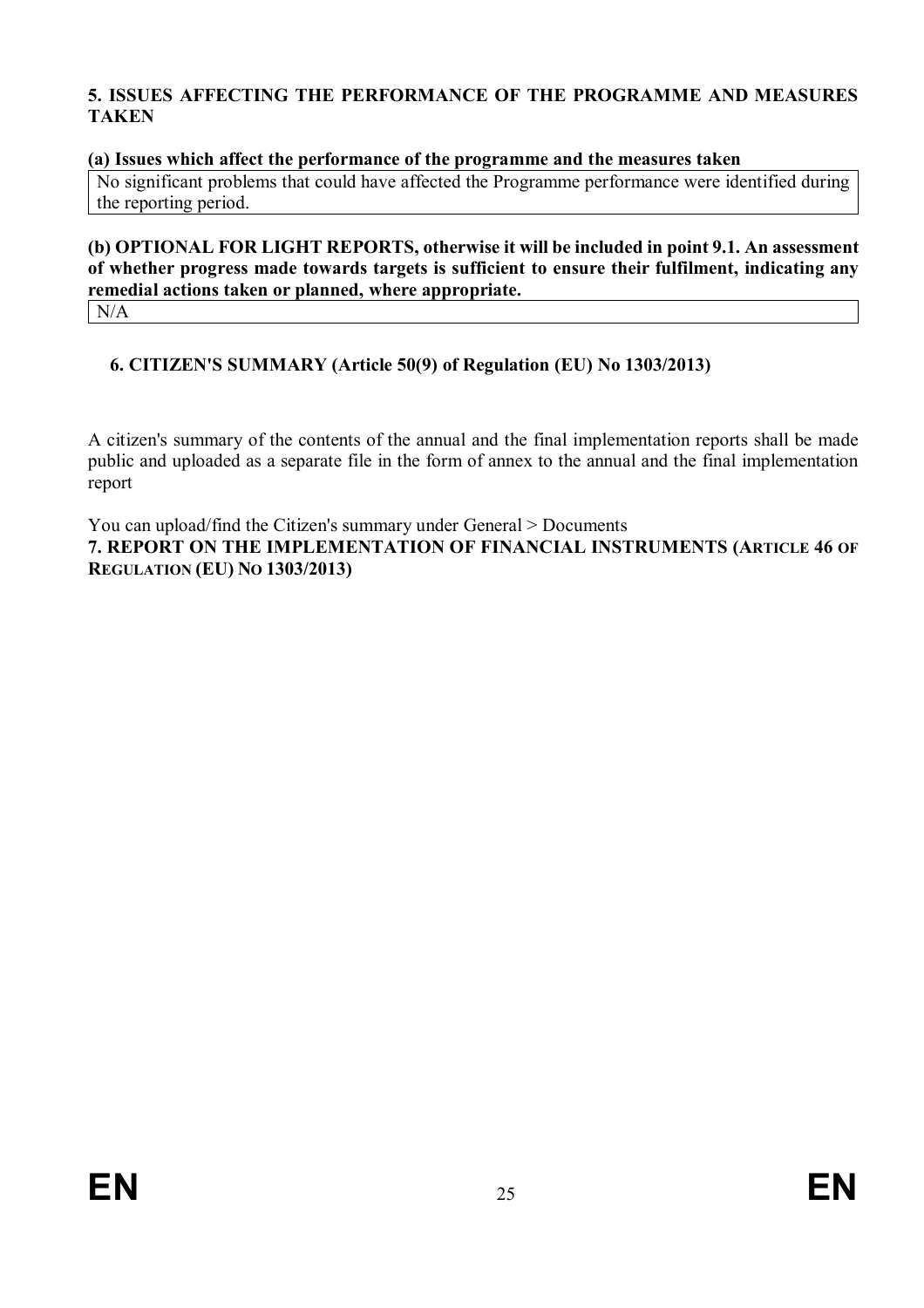# 8. PROGRESS IN PREPARATION AND IMPLEMENTATION OF MAJOR PROJECTS AND JOINT ACTION PLANS (ARTICLE 101(H) AND ARTICLE 111(3) OF REGULATION (EU) NO 1303/2013 AND ARTICLE 14(3)(B) OF REGULATION (EU) NO 1299/2013)

#### **8.1. Major projects**

#### **Table 7: Major projects**

|  | Project CCI Status of Total |  | <b>Planned</b>                                                                                                                                              | Date of tacit agreement/ Planned start |  | of Planned | Priority axis / Current state of realisation — financial progress (% of Current state of realisation — physical progress Main               |  |  |  |  |  |  |         | Date of signature of first Observations |  |
|--|-----------------------------|--|-------------------------------------------------------------------------------------------------------------------------------------------------------------|----------------------------------------|--|------------|---------------------------------------------------------------------------------------------------------------------------------------------|--|--|--|--|--|--|---------|-----------------------------------------|--|
|  | MP                          |  | investments eligible costs notification/submission date approval by Commission implementation                                                               |                                        |  |            | completion date Thematic priorities expenditure certified to Commission compared to total eligible Main implementation stage of the project |  |  |  |  |  |  | outputs | works contract (1)                      |  |
|  |                             |  |                                                                                                                                                             |                                        |  |            |                                                                                                                                             |  |  |  |  |  |  |         |                                         |  |
|  |                             |  | (1) In the case of operations implemented under PPP structures the signing of the PPP contract between the public body and the private sector body (Article |                                        |  |            |                                                                                                                                             |  |  |  |  |  |  |         |                                         |  |
|  |                             |  | 102(3) of Regulation (EU) No 1303/2013).                                                                                                                    |                                        |  |            |                                                                                                                                             |  |  |  |  |  |  |         |                                         |  |

#### **Significant problems encountered in implementing major projects and measures taken to overcome them**

#### **Any change planned in the list of major projects in the cooperation programme**

#### **8.2. Joint action plans**

Progress in the implementation of different stages of joint action plans

#### **Table 8: Joint action plans (JAP)**

| Title<br>the I C | implementation :<br>'ll Stage of | * Total | eligible   Tota | .<br>unlic OP | tol Priority | – Type | f [Planned<br>NSSION | Planneo<br>start | of [Planned | Main<br>outputs | nd Total eligible<br>` exnenditure certified_ | the Observations |
|------------------|----------------------------------|---------|-----------------|---------------|--------------|--------|----------------------|------------------|-------------|-----------------|-----------------------------------------------|------------------|
| <b>JAP</b>       | <b>TA</b><br>$J_{\rm{AA}}$       | costs   |                 | <b>TAP</b>    |              | 1JAT   | Commission.          | - impleme        | лепо-       | results -       | mmissio                                       |                  |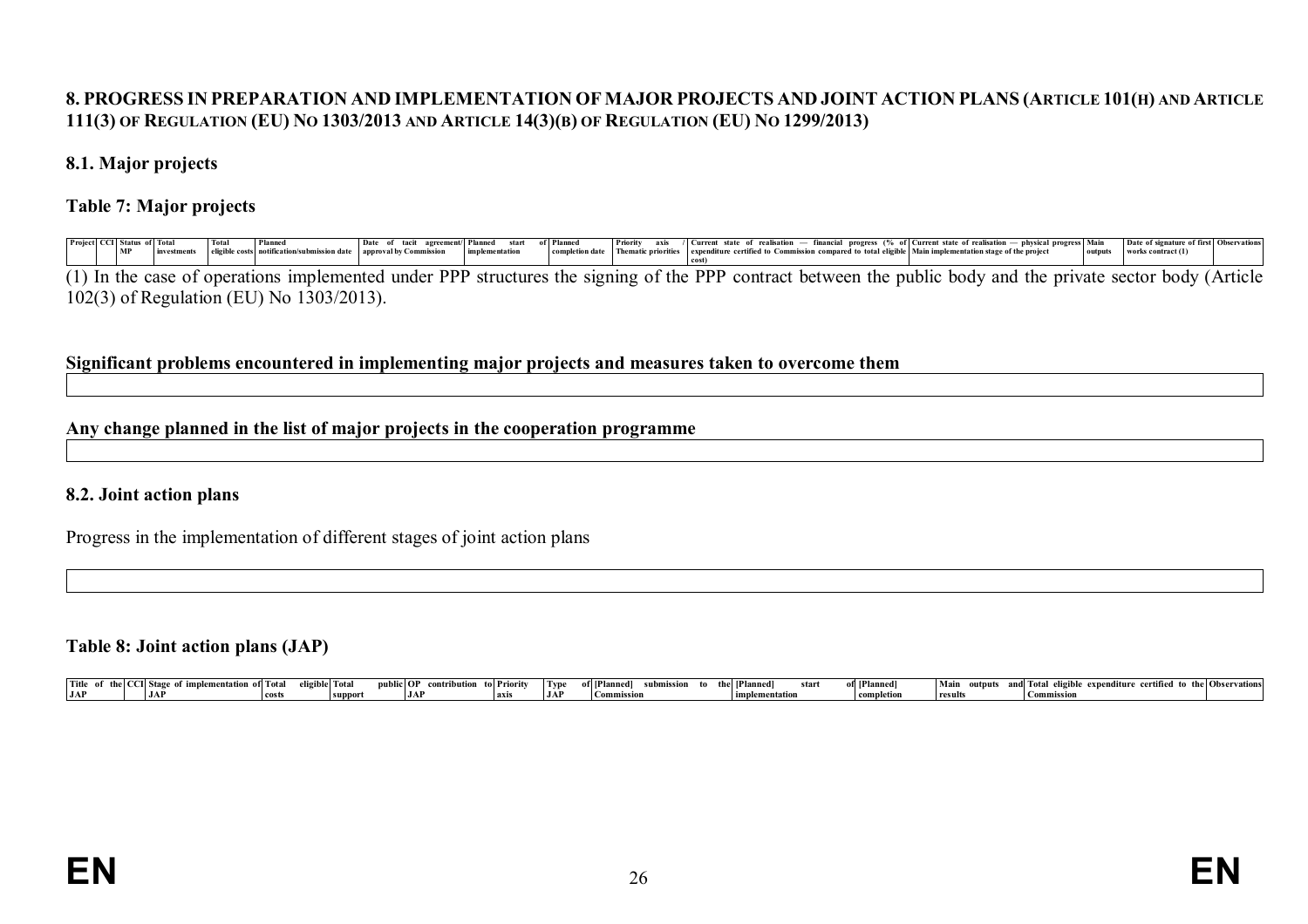#### **Significant problems encountered and measures taken to overcome them**

#### **9. ASSESSMENT OF THE IMPLEMENTATION OF THE COOPERATION PROGRAMME** (ARTICLE 50(4) OF REGULATION (EU) NO 1303/2013 AND ARTICLE 14(4) OF REGULATION (EU) NO **1299/2013)**

#### **9.1 Information in Part A and achieving the objectives of the programme (Article 50(4) of Regulation (EU) No 1303/2013)**

| Priority axis | 1 - Environment                       |  |  |
|---------------|---------------------------------------|--|--|
|               |                                       |  |  |
|               |                                       |  |  |
|               |                                       |  |  |
| Priority axis | 2 - Sustainable tourism               |  |  |
|               |                                       |  |  |
|               |                                       |  |  |
| Priority axis | $\overline{3}$ - Technical assistance |  |  |
|               |                                       |  |  |
|               |                                       |  |  |

#### NOT TO BE REPORTED IN AIR FOR 2019

**9.2. Specific actions taken to promote equality between men and women and to promote nondiscrimination, in particular accessibility for persons with disabilities, and the arrangements implemented to ensure the integration of the gender perspective in the cooperation programme and operations (Article 50(4) of Regulation (EU) No 1303/2013 and Article 14(4), subparagraph 2, (d) of Regulation (EU) No 1299/2013)**

An assessment of the implementation of specific actions to take into account the principles set out in Article 7 of Regulation (EU) No 1303/2013 on promotion of equality between men and women and nondiscrimination, including, where relevant, depending on the content and objectives of the cooperation programme, an overview of specific actions taken to promote equality between men and women and to promote non-discrimination, including accessibility for persons with disabilities, and the arrangements implemented to ensure the integration of the gender perspective in the cooperation programme and operations

#### NOT TO BE REPORTED IN AIR FOR 2019

# **9.3.Sustainable development (Article 50(4) of Regulation (EU) No 1303/2013 and Article 14(4), subparagraph 2, (e) of Regulation (EU) No 1299/2013)**

An assessment of the implementation of actions to take into account the principles set out in Article 8 of Regulation (EU) No 1303/2013 on sustainable development, including, where relevant, depending on the content and objectives of the cooperation programme, an overview of the actions taken to promote sustainable development in accordance with that Article

NOT TO BE REPORTED IN AIR FOR 2019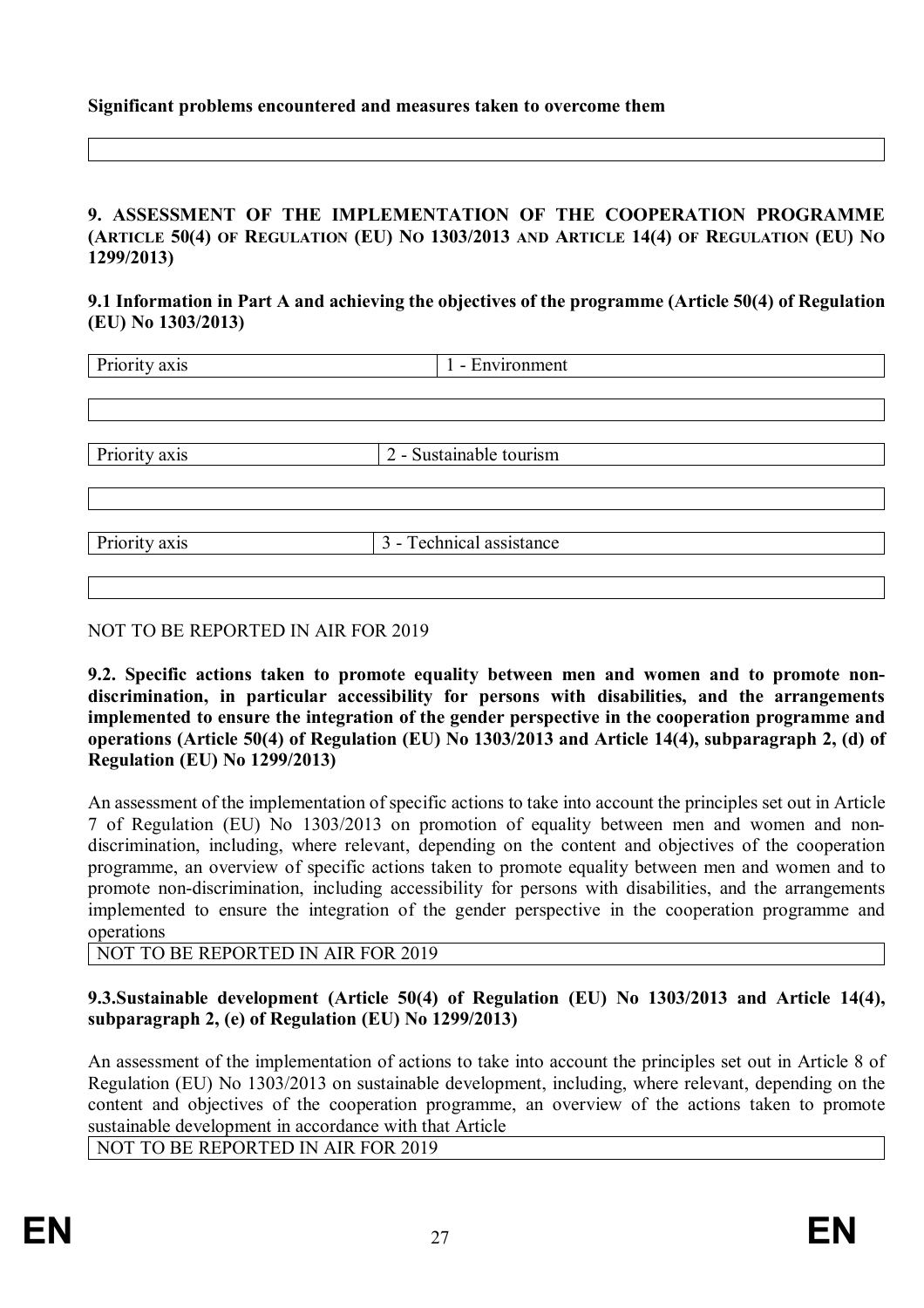#### **9.4. Reporting on support used for climate change objectives (Article 50(4) of Regulation (EU) No 1303/2013)**

#### NOT TO BE REPORTED IN AIR FOR 2019

#### **9.5 Role of partners in the implementation of the cooperation programme (Article 50(4) of Regulation (EU) No 1303/2013 and Article 14(4), subparagraph 1, (c) of Regulation (EU) No 1299/2013)**

Assessment of the implementation of actions to take into account the role of partners referred to in Article 5 of Regulation (EU) No 1303/2013, including involvement of the partners in the implementation, monitoring and evaluation of the cooperation programme

NOT TO BE REPORTED IN AIR FOR 2019

#### **10. OBLIGATORY INFORMATION AND ASSESSMENT ACCORDING TO ARTICLE 14(4), SUBPARAGRAPH 1 (A) AND (B), OF REGULATION (EU) NO 1299/2013**

# **10.1 Progress in implementation of the evaluation plan and the follow-up given to the findings of evaluations**

NOT TO BE REPORTED IN AIR FOR 2019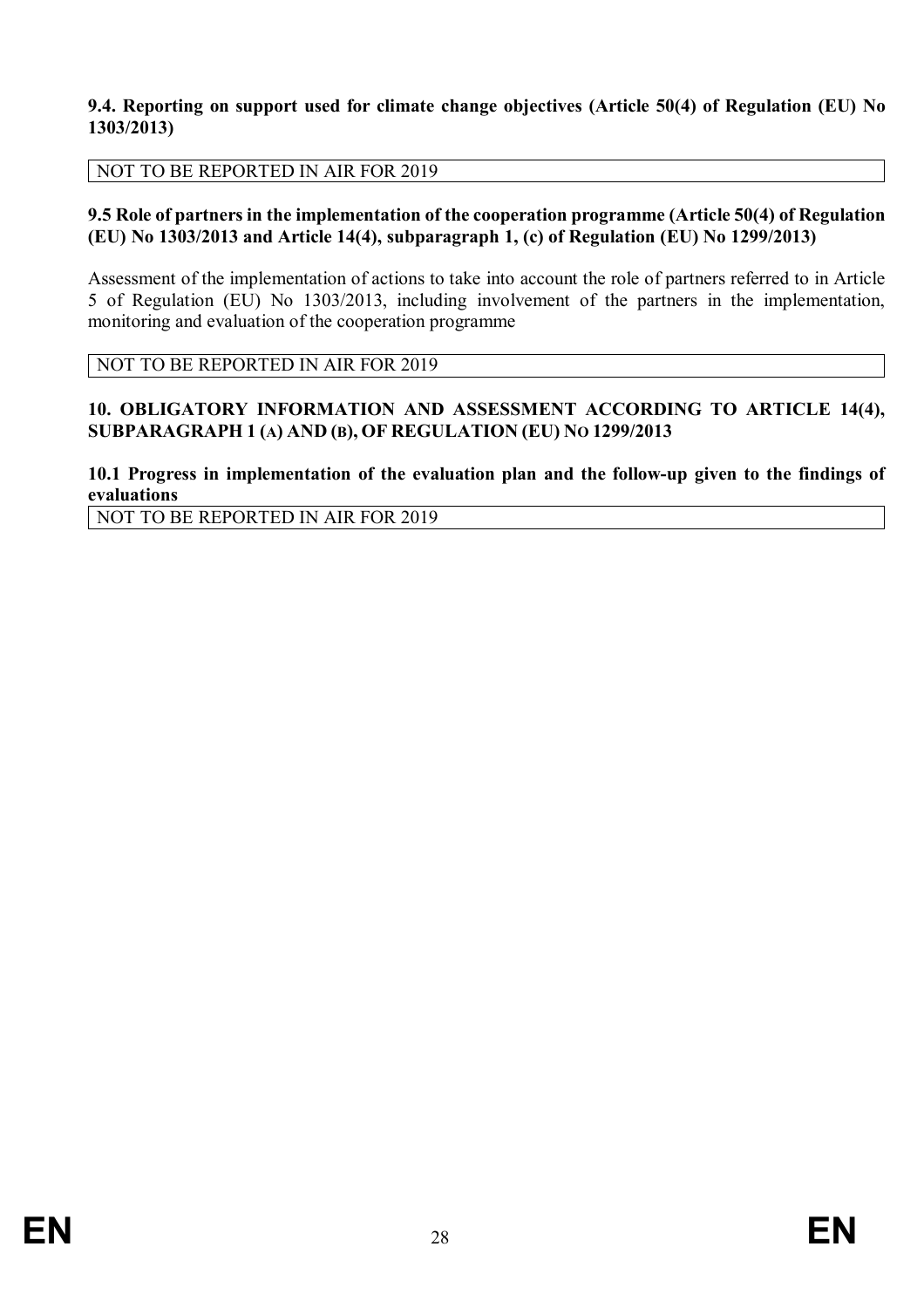| <b>Status</b> | Func | Vaa<br>evaluation<br>* tına<br>ANZIL.<br>1 C 6 | valuation<br>* vne | Thematic priority | t opic | ≞ution.<br>- H1111.C<br>. .<br>case<br>$\cdots$<br> | `ollow<br>case of execution)<br>V UD (IN C |
|---------------|------|------------------------------------------------|--------------------|-------------------|--------|-----------------------------------------------------|--------------------------------------------|
|               |      |                                                |                    |                   |        |                                                     |                                            |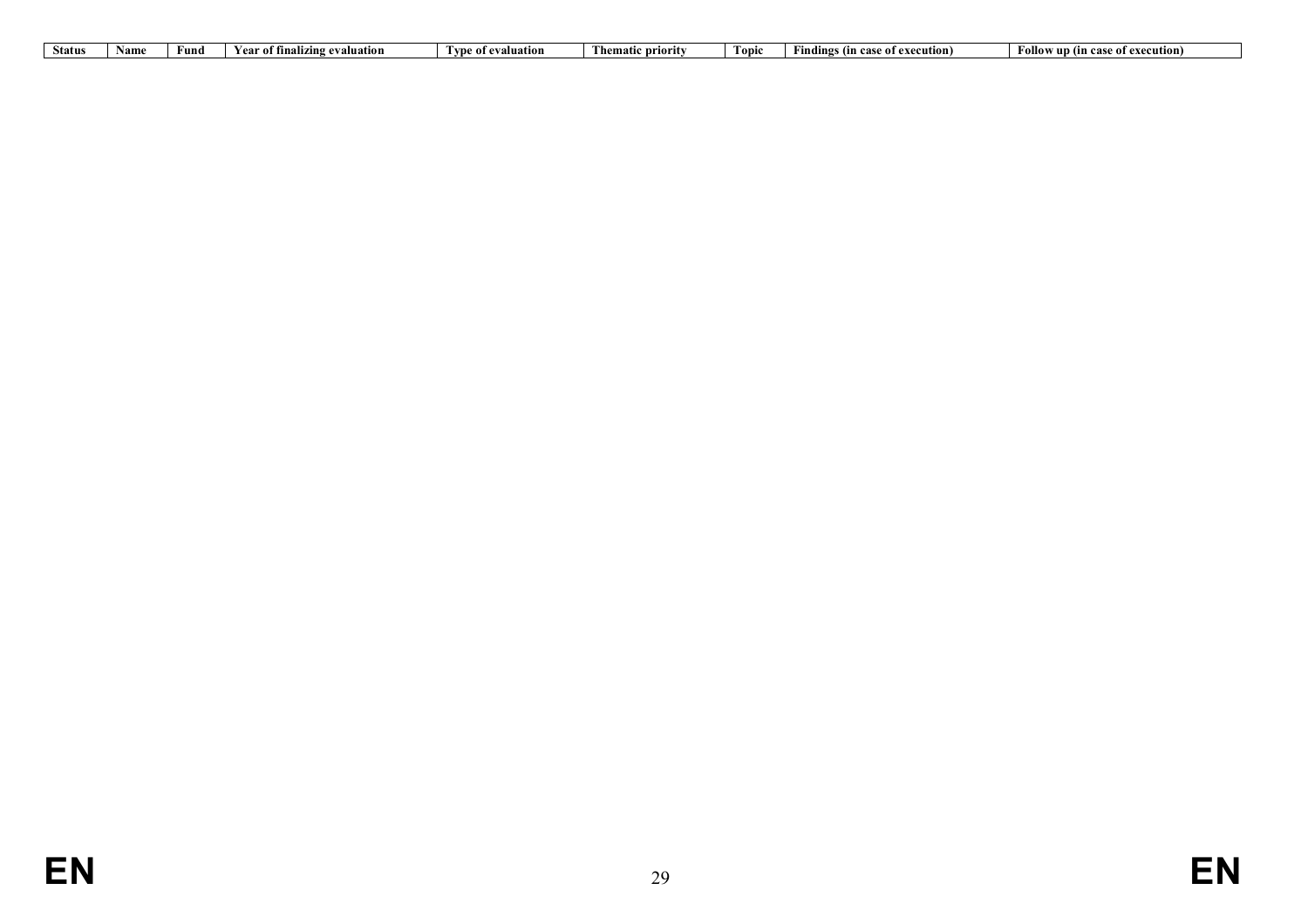**10.2 The results of the information and publicity measures of the Funds carried out under the communication strategy**

NOT TO BE REPORTED IN AIR FOR 2019

**11. ADDITIONAL INFORMATION WHICH MAY BE ADDED DEPENDING ON THE CONTENT AND OBJECTIVES OF THE COOPERATION PROGRAMME (ARTICLE 14(4), SUBPARAGRAPH 2 (A), (B), (C) AND (F), OF REGULATION (EU) NO 1299/2013)**

**11.1. Progress in the implementation of the integrated approach to territorial development, including integrated territorial investments, sustainable urban development, and community led local development under the cooperation programme**

NOT TO BE REPORTED IN AIR FOR 2019

**11.2 Progress in implementation of actions to reinforce the capacity of authorities and beneficiaries to administer and to use the IPA** NOT TO BE REPORTED IN AIR FOR 2019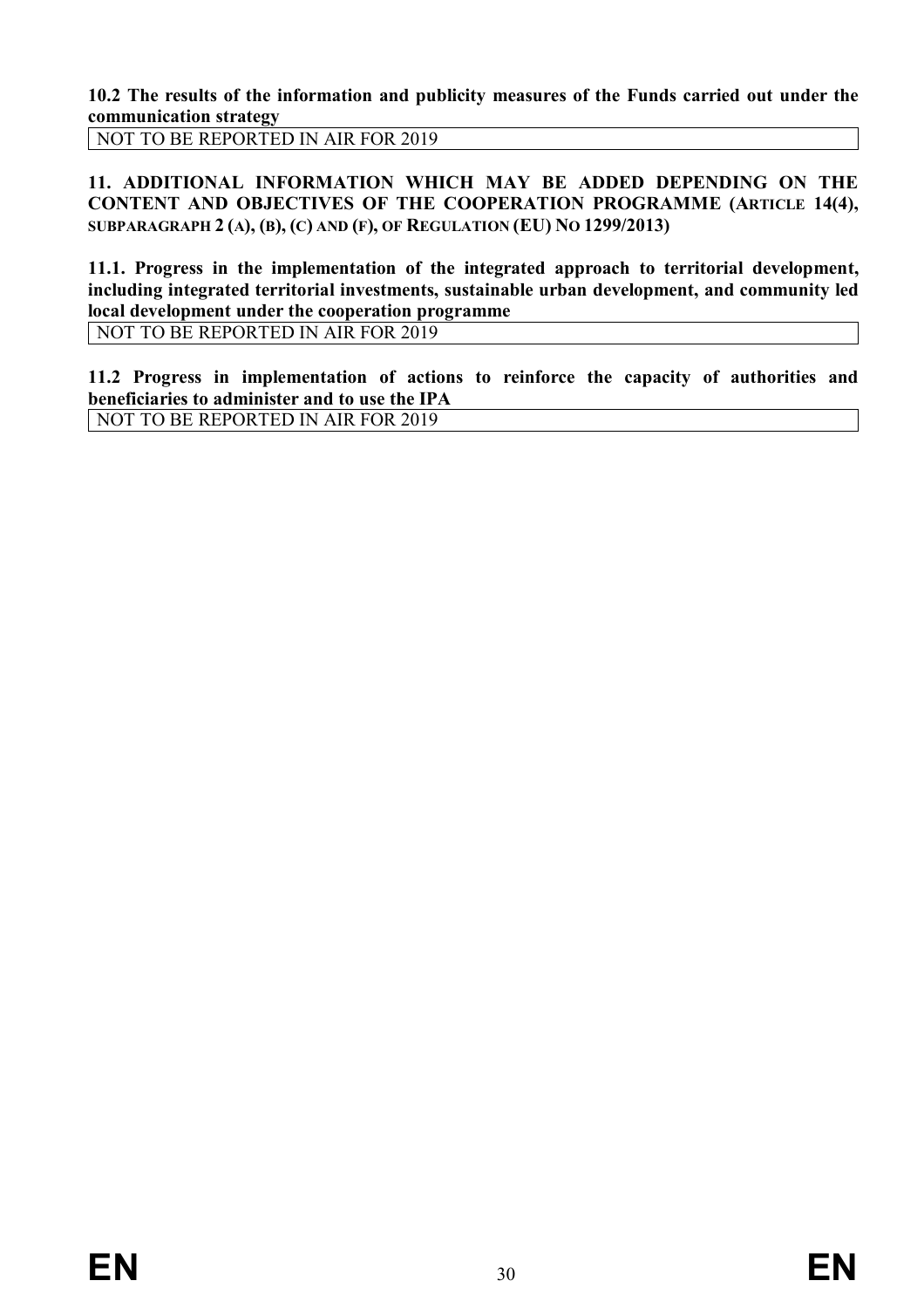# **11.3 Contribution to macro-regional and sea basin strategies (where appropriate)**

As stipulated by the Regulation (EU) No 1299/2013, recital 19, article 8(3)(d) on the "Content, adoption and amendment of cooperation programmes" and article 14(4) 2nd subparagraph (c) "Implementation reports", this programme contributes to MRS(s) and/or SBS:

Blue Growth Strategy is a long term strategy adopted by the European Commission in 2012 with main focus to support sustainable growth in the marine and maritime sectors as a whole. The objective of the Blue Growth strategy is to promote smart, sustainable and inclusive growth and employment opportunities in Europe's maritime economy. Both PA of the Programme has strong contribution to actions supported by the strategy. The Programme area covers parts of the Black sea area and supports partnership activities for preservation of marine and coastal environment (incl. litter reduction). PA 2 "Sustainable tourism" supports the development of coastal and maritime tourism. Some of the projects financеd under the Second call for proposals will have direct contribution to the Strategy as the have activities addressing preservation of marine and coastal environment.

The Partnership Agreement between Bulgaria and the EU sets the frames of the assistance to be received from the EU structural and investment funds in the period 2014-2020. The Partnership agreement sets four priorities for the implementation of the EU Cohesion Policy. Also it exclusively states that the preferred priority areas for cooperation in the Programme between Bulgaria and the Turkey are in the field of environmental protection, promotion and development of natural and cultural heritage. Consequently, the Programme fully addresses these priority areas.

The Disaster Risk Reduction Strategy 2014 – 2020 for Bulgaria aims to outline a coherent framework for identification the strategic priorities for action to reduce the risk of disasters and to support the priorities measures implementation at national, district, municipal and field level. The strategy has 4 main priorities and PA 1 Environment is relevant to the last three priorities of the strategy.

The three NUTS III regions in Bulgaria that are covered by the Programme (Burgas, Yambol and Haskovo) have Regional Development Strategies for 2014 – 2020. In all of them the sustainable tourism development and the adaptation to the climate changes and protection of environment are defined as leading priorities. The CBC Programme supports exactly the same activities.

The Indicative Strategy Paper for Turkey (the Strategy Paper) sets out the priorities for EU financial assistance for the period 2014-20 to support Turkey on its path to accession. The Strategy paper sets the two main pillar for the pre-accession assistance in the period 2014 – 2020: "Democracy and rule of law" and "Competitiveness and growth". These two main pillar are further developed in seven priority sectors. The Programme contributes directly to the territorial and regional cooperation priority.

The Programme also provides strong contribution to the Environment, and climate action and energy sector. Turkey is located in one of the areas most vulnerable to climate change impacts. Therefore the projects funded under PA 1 Environment address these challenges.

Trakya Region Development Plan 2014 - 2023 focus at twenty-one priorities and ninety-four policies. PA 1 Environment contributes to the implementation of Initiative 10 related to protection of floods and earthquakes and PA 2 Sustainable Tourism supports Initiative 18 focused on development the tourism in Trakya region.

 $\Box$  EU Strategy for the Danube Region (EUSDR)

 $\Box$  EU Strategy for the Adriatic and Ionian Region (EUSAIR)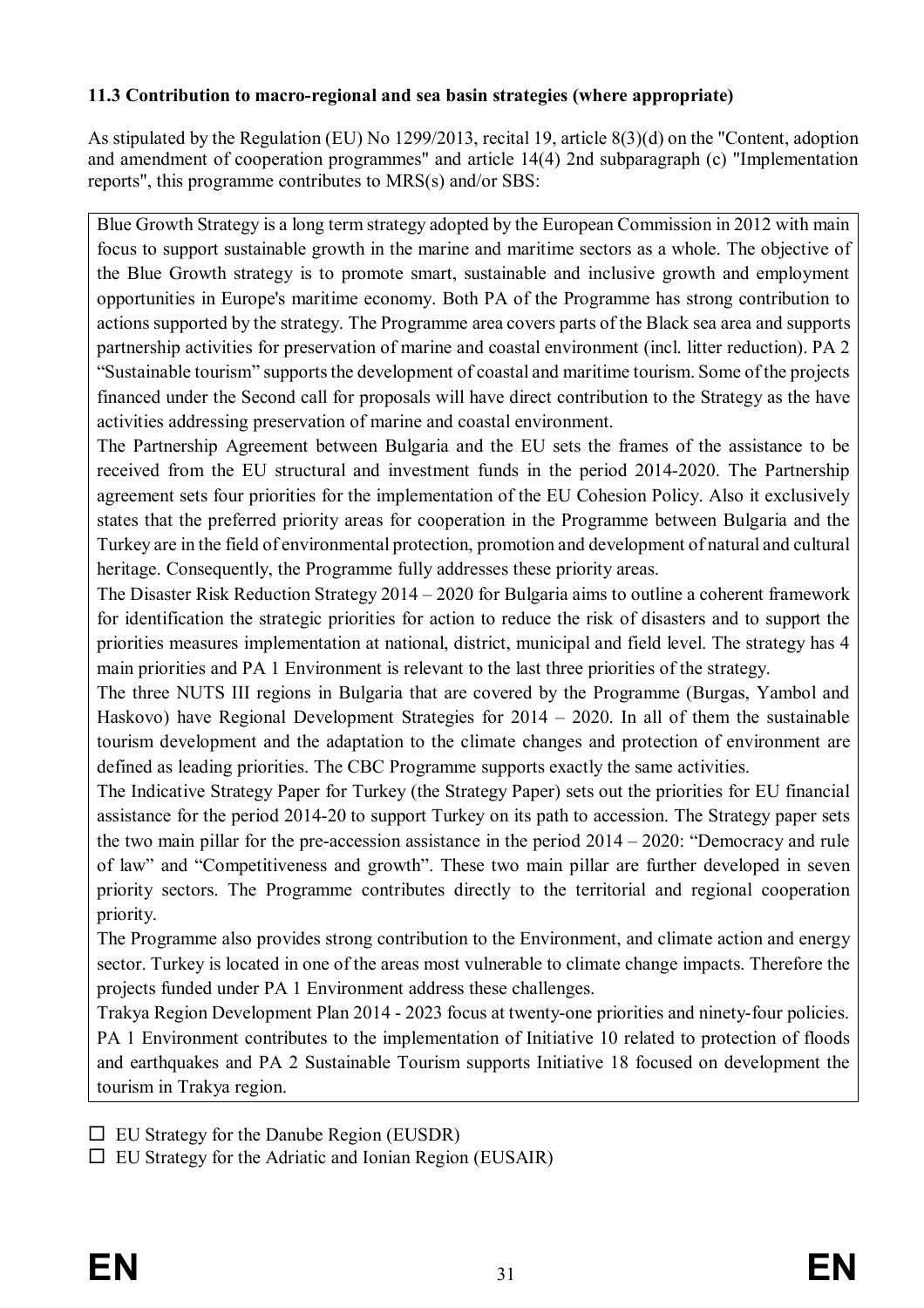# **13. SMART, SUSTAINABLE AND INCLUSIVE GROWTH**

Information and assessment of the programme contribution to achieving the Union strategy for smart, sustainable and inclusive growth.

NOT TO BE REPORTED IN AIR FOR 2019

#### **14. ISSUES AFFECTING THE PERFORMANCE OF THE PROGRAMME AND MEASURES TAKEN — PERFORMANCE FRAMEWORK (ARTICLE 50(2) OF REGULATION (EU) NO 1303/2013)**

Where the assessment of progress made with regard to the milestones and targets set out in the performance framework demonstrates that certain milestones and targets have not been achieved, Member States should outline the underlying reasons for failure to achieve these milestones in the report of 2019 (for milestones) and in the final implementation report (for targets).

NOT TO BE REPORTED IN AIR FOR 2019